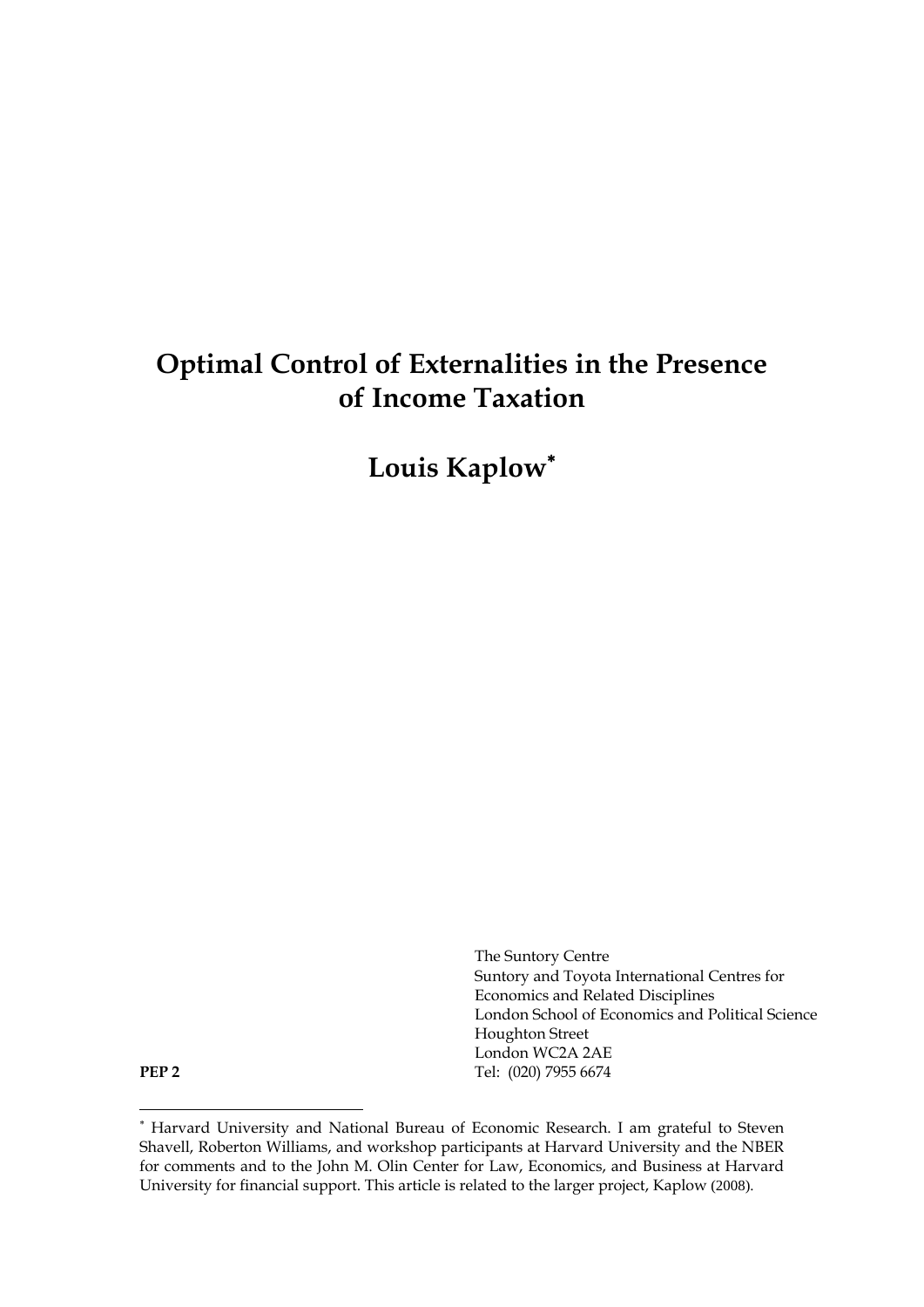## **Abstract**

A substantial literature examines second-best environmental policy, focusing particularly on how the Pigouvian directive that marginal taxes should equal marginal external harms needs to be modified in light of the preexisting distortion due to labor income taxation. Additional literature is motivated by the possibility that distributive concerns should amend the internalization prescription. It is demonstrated, however, that simple first-best rules – unmodified for labor supply distortion or distribution – are correct in a natural, basic formulation of the problem. Specifically, setting all commodity taxes equal to marginal harms (and subsidies equal to marginal benefits) can generate a Pareto improvement. Likewise, a marginal reform in the direction of the first-best can yield a Pareto improvement. Qualifications and explanations for differences from previous work are also presented.

JEL Classification nos:D61, D62, D63, H21, H23, K32.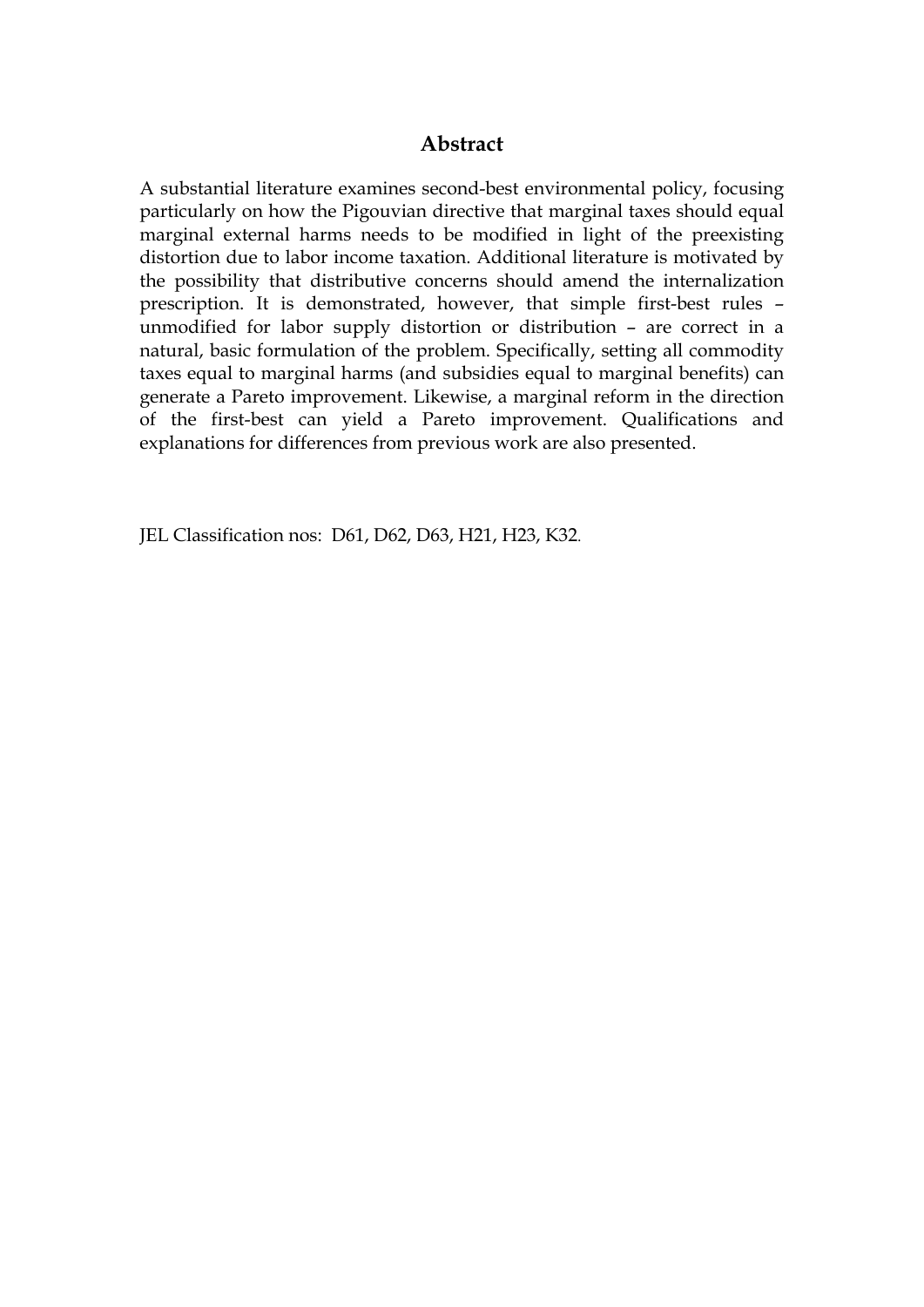# **Public Economics Programme**

The Public Economics Programme was established in 2009. It is located within the Suntory and Toyota International Centres for Economics and Related Disciplines (STICERD) at the London School of Economics and Political Science. The programme is directed by Frank Cowell and Henrik Kleven. The Discussion Paper series is available free of charge. To subscribe to the PEP paper series, or for further information on the work of the Programme, please contact our Research Secretary, Leila Alberici on:

Telephone: UK+20 7955 6674 Fax: UK+20 7955 6951 Email: l.alberici@lse.ac.uk Web site: http://sticerd.lse.ac.uk/PEP

© Author: Louis Kaplow. All rights reserved. Short sections of text, not to exceed two paragraphs, may be quoted without explicit permission provided that full credit, including © notice, is given to the source.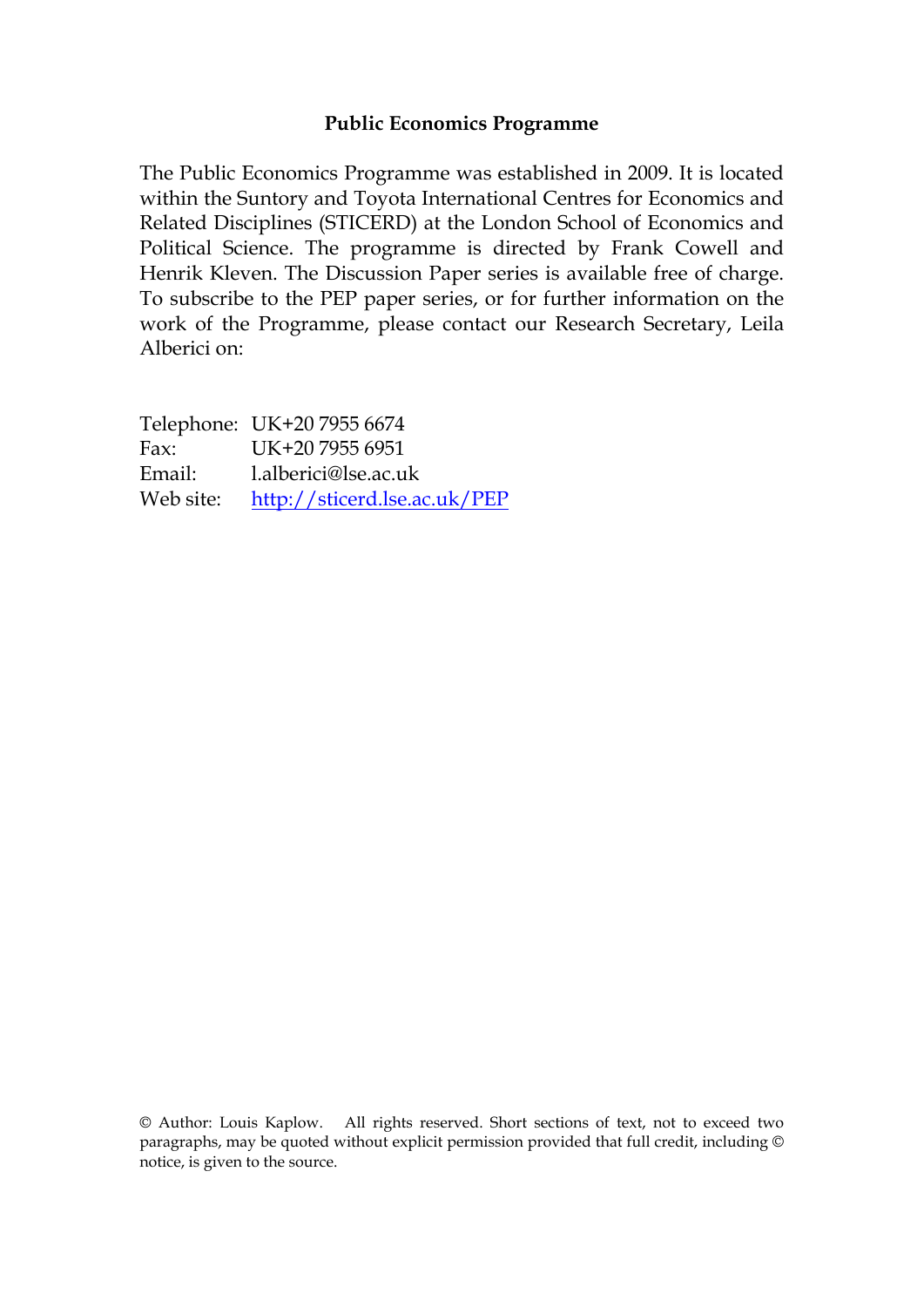#### **1. Introduction**

The control of externalities is a complex second-best problem. The first-best prescription, following Pigou (1920), is to set marginal taxes and subsidies equal to marginal external harms and benefits. Because of the preexisting distortion due to labor income taxation, however, researchers have explored how the Pigouvian rule needs to be modified on account of the interaction between environmental regulation and the income tax, particularly concerning the need to raise revenue and the indirect effects of environmental policy on labor supply. Work began in the 1970s with Sandmo (1975) and others, following the growing interest in optimal taxation more generally. Subsequently, researchers became interested in the possibility of a double dividend – that corrective taxation might both enhance welfare by internalizing externalities and also raise revenue that would allow a reduction in distortionary income taxation. See, for example, Ballard and Medema (1993), Cordes, Nicholson, and Sammartino (1990), and Pearce (1991). This work, in turn, led to an extensive modern literature on environmental regulation, much of which suggests that there is no double dividend and, instead, that optimal environmental control may well fall short of the Pigouvian first best. For a survey and a collection of literature, see respectively Bovenberg and Goulder (2002) and Goulder (2002).

An additional second-best problem involves distribution. See, for example, Casler and Rafiqui (1993) and West (2004). Because many proposed correctives, such as heightened taxation of gasoline, are believed to be regressive and, moreover, environmental benefits may have values that rise (perhaps disproportionately) with income, distributive concerns seem potentially important. Indeed, Pigou (1928) himself argued that distributive effects needed to be taken into account in assessing corrective taxes and subsidies.

This article seeks to advance our understanding of the regulation of externalities by examining the problem in what seems to be a natural and foundational setting in light of work on taxation more generally: namely, in a model in which there can be taxes or subsidies on each commodity and a nonlinear income tax, and in which individuals differ in their earning abilities. Specifically, the question addressed is, in a world in which there may be externalities, what reforms of commodity taxes and subsidies can generate Pareto improvements, beginning with any arbitrary initial system. By including a preexisting income tax – with no restriction on how it is set initially – interactions involving tax revenue and labor supply are addressed. And by focusing on Pareto improvements, concerns about distribution are taken into account.

The principle result is that, in a standard, simple setting (specifically, in which utility is weakly separable in labor), it is possible to move from any set of commodity taxes and subsidies to first-best Pigouvian taxes and subsidies – wherein each tax or subsidy equals marginal harm or benefit – in a manner that generates a Pareto improvement. In particular, this result arises when the income tax is adjusted such that the reform as a whole is distribution neutral. An extension shows that, subject to some additional assumptions, any marginal change in commodity taxes and subsidies that is proportionally in the direction of the first best produces a Pareto improvement if a distribution-neutral income tax adjustment is employed. In addition, a necessary and sufficient condition is offered that indicates which other commodity tax reforms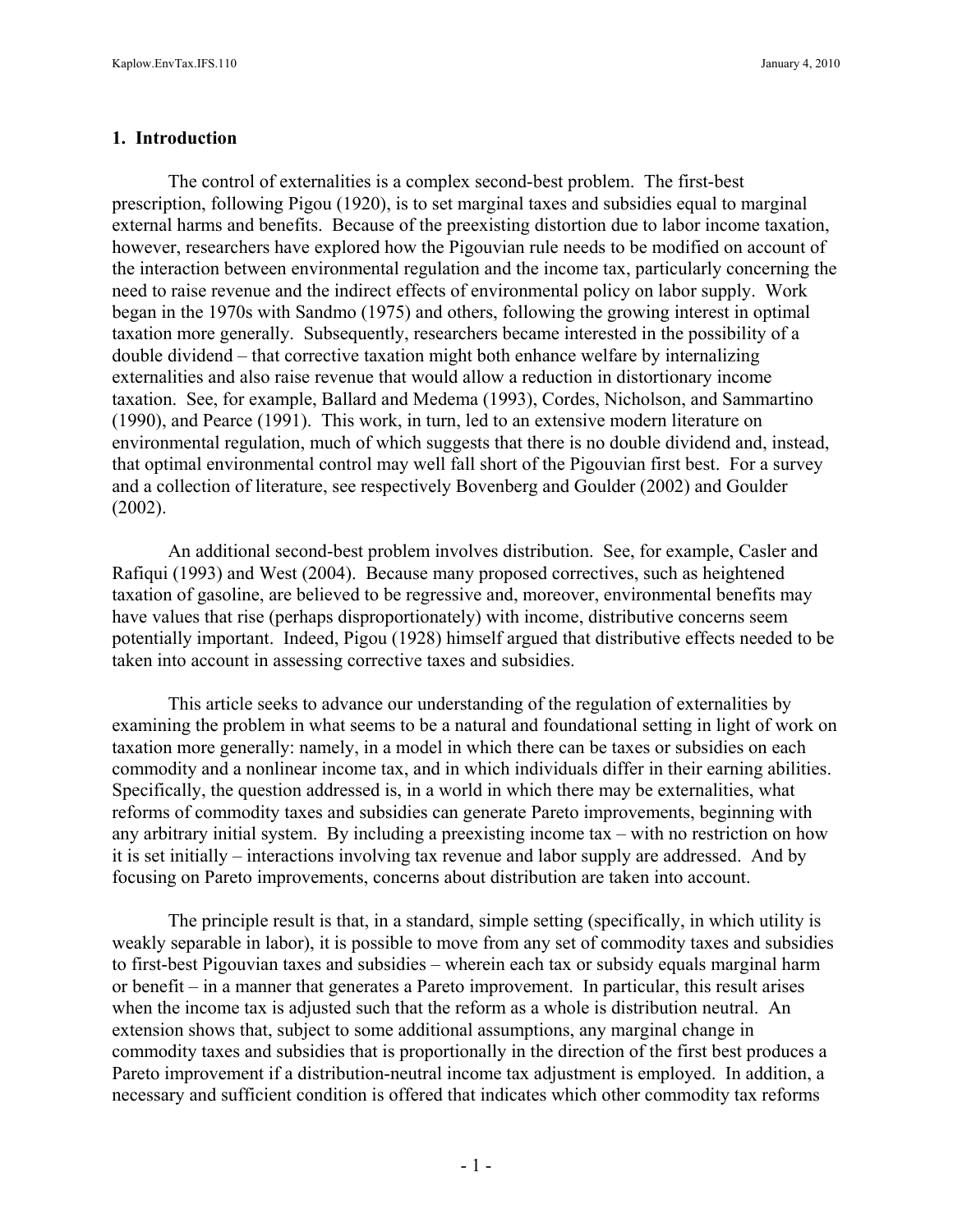make possible Pareto improvements. The article also addresses how relaxing distribution neutrality and weak separability affects the results and discusses how these assumptions explain differences from prior work.

Before proceeding, it is useful to relate the present analysis and results to two additional strands of literature. The first pertains to the method of proof employed here, which as mentioned involves an adjustment to the preexisting income tax such that the reform as a whole is distribution neutral. This approach follows Hylland and Zeckhauser (1979), Kaplow (1996), and some subsequent work that focuses on public goods. Kaplow (1996, 2004, 2008) has discussed informally the application of this approach to the regulation of externalities; the contribution of the present article is to analyze the problem formally, offer extensions, and relate the results to existing literature on environmental regulation. When distribution-neutral income tax adjustments are utilized, distributive concerns are obviously taken into account, and it becomes possible to characterize Pareto improvements. Furthermore, as will be explained, when reforms are implemented in this distribution-neutral manner, labor supply is unaffected in a baseline case; hence, concerns about second-best interactions with the preexisting income tax also become moot. Accordingly, there is an important sense in which the concerns about labor supply and distribution that have occupied much of the second-best literature on externalities are independent of the question of how best to control externalities.

The present investigation can also be related to the literature on optimal commodity taxation in the presence of an income tax. The seminal analysis of this model – for the case in which there are no externalities – is provided by Atkinson and Stiglitz (1976), who examine optimal commodity taxation when the income tax is also set optimally. They find that, with weak labor separability, uniform commodity taxation (equivalent to no commodity taxation) is optimal. A way to understand their result is to realize that, with the separability assumption, differential commodity taxation cannot help to reduce the labor-leisure distortion due to labor income taxation; hence, its only effect is to distort consumption allocations. Accordingly, it is optimal for commodity price ratios to equal the corresponding ratios of social resource costs, which in their model consist solely of production costs. In the present setting, social resource costs include externalities, so the natural extension of their finding is that price ratios should equal the ratios of the sum of production costs and external effects, which is precisely what obtains if one follows Pigou's (1920) prescription by setting commodity taxes and subsidies equal to marginal external harms and benefits.

The article formalizes this intuition, thereby extending Atkinson and Stiglitz's (1976) important result to settings with externalities. Furthermore, the analysis here is not restricted to cases in which the income tax is optimal and is not limited to commodity tax reforms in the neighborhood of their optimum.<sup>1</sup> In these two respects, the present results are most analogous to

<sup>1</sup> For preliminary analyses of the case with externalities, see Pirttilä and Tuomala (1997) and Cremer, Gahvari, and Ladoux (1998), each of which examines formula for optimal commodity taxes (not permitting analysis of reforms away from the optimum) for the case in which the income tax is assumed to be optimal. Specifically, Cremer, Gahvari, and Ladoux (1998) find that, when the only effect of an externality regarding a single good is additively separable, a term involving the externality appears only in the first-order condition involving that good, and Pirttilä and Tuomala (1997)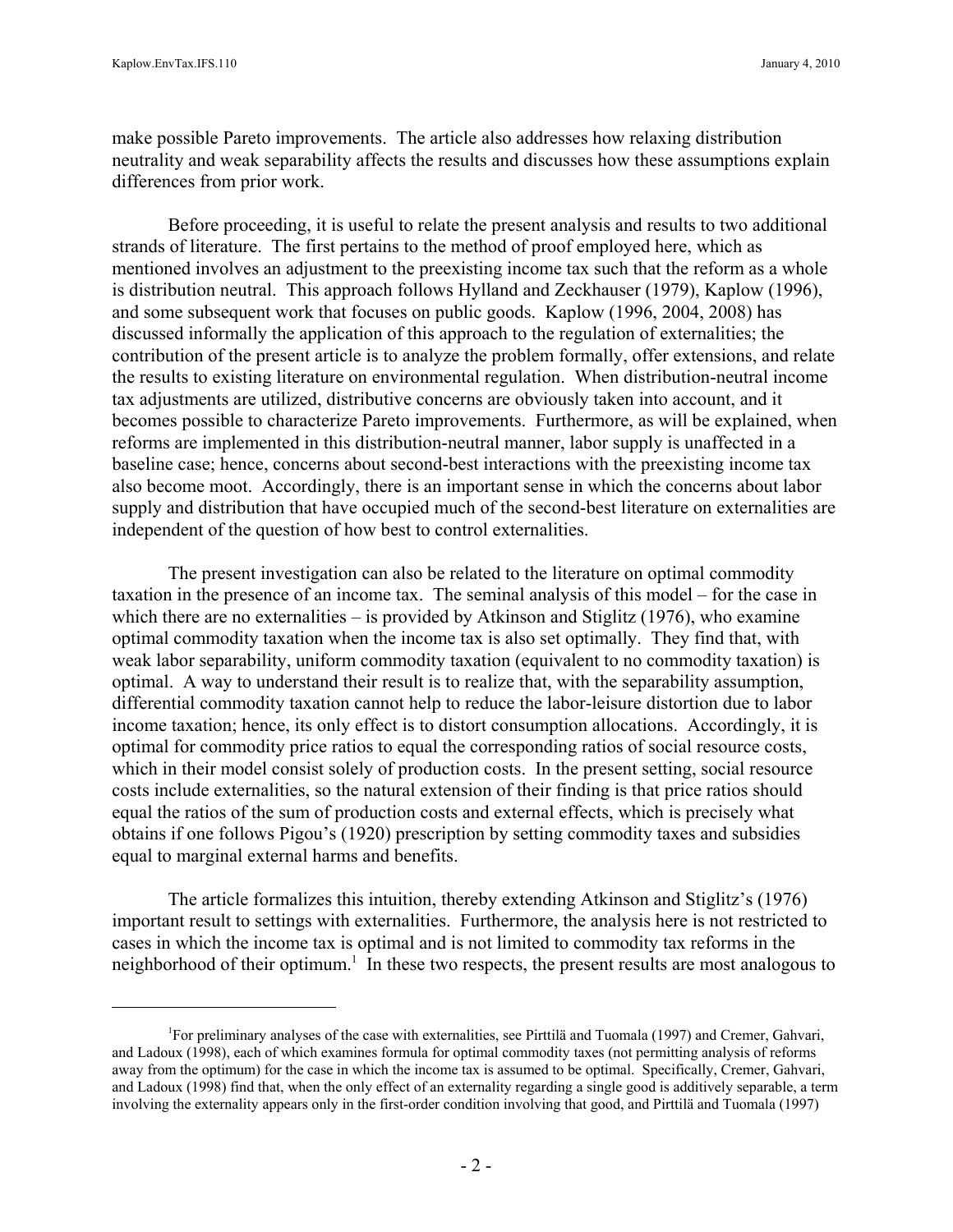those in Kaplow's (2006) recent article on commodity taxation. See also Laroque (2005) and Kaplow (2008). Nevertheless, the bulk of the analysis here is different precisely because of the presence of externalities. Furthermore, it is difficult to view the present results – however intuitively plausible they may seem on reflection – as obvious when most existing literature on externalities appears to advance qualitatively different prescriptions. Formal analysis is necessary to understand when and why the conclusions from various models diverge and to assess the implications of the difference in approaches.

#### **2. Optimality of First-Best Pigouvian Taxes and Subsidies**

#### *2.1. Model*

Individuals earn income *y*, which is equal to *wl*, the product of their wage *w* and their labor effort *l*. Wages (types) are distributed according to the density function *f*(*w*). The government imposes a (nonlinear) income tax  $T(y)$ . As is standard, the government observes income but does not separately observe individuals' wages or choices of labor effort.

Individuals spend their after-income-tax income,  $y - T(y)$ , on *n* commodities,  $x_1, ..., x_n$ . Commodity prices for the  $x_i$  (which equal production costs) are denoted  $p_i$  and are assumed to be positive constants. There are also commodity taxes on each  $x_i$  of  $\tau_i$  (which may be subsidies, in which case they are negative). Individuals thus face net prices of  $p_i + \tau_i$ .

An individual of type *w*'s choice of labor *l* is equivalent to a choice of income *y* that will be denoted  $y(w)$ . For the chosen level of income, and taking the tax system (and the level of externalities, see below) as given, the individual chooses how much to expend on each commodity,  $x_i(y(w))$ . The individual's budget constraint can thus be written as

(1) 
$$
\sum (p_i + \tau_i)x_i(y(w)) = y(w) - T(y(w)),
$$

where summations throughout are from *i* equals 1 to *n*.

Each commodity  $x_i$  is associated with an externality  $e_i$ , which denotes the total consumption by all individuals of that commodity:

(2) 
$$
e_i = \int x_i(y(w)) f(w) dw.
$$

When individuals choose  $y(w)$  and the  $x_i(y(w))$ 's, they are assumed to take the  $e_i$  as given (which is appropriate since there is a continuum of individuals, each of measure zero).

Individuals' utility functions are  $u(v(x_1, ..., x_n, e_1, ..., e_n), l)$ , where *v* is a subutility

find that the commodity tax formula for the dirty good in their model has an additional term which, under a similar separability assumption, involves only the externality.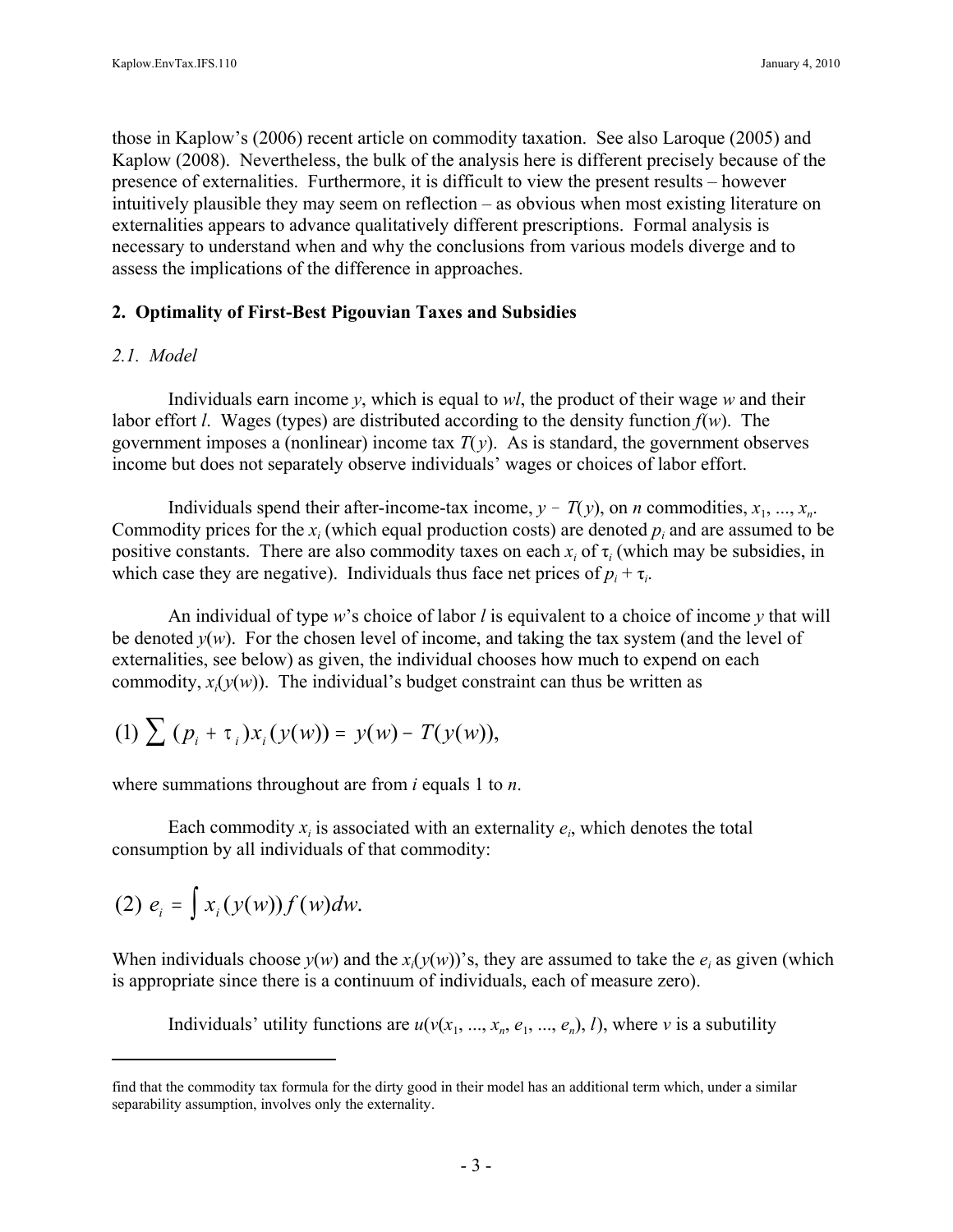function. This utility function is assumed to be continuously differentiable, strictly concave, increasing in commodities, and decreasing in labor effort. Utility may have any relationship to the levels of the  $e_i$ 's; that is, the external effect due to each of the commodities may be positive, negative, or nonexistent. This form of the utility function, with the subutility function *v*, entails what is referred to as weak separability of labor (or leisure): For a given level of after-incometax income, individuals will allocate their disposable income among commodities in the same manner regardless of the level of labor effort required to earn that level of income; furthermore, in choosing labor effort, it does not matter what levels of consumption and externalities combine to produce a given level of subutility *v*.

In the analysis that follows, use will be made of the indirect subutility function  $V(\tau, T, y)$ , which is the value of  $v(x_1, ..., x_n, e_1, ..., e_n)$ , maximized over the  $x_i$ 's, where the commodity tax vector  $\tau$ , the income tax schedule *T*, and before-tax income *y* (as well as the  $e_i$ 's) are taken as given. Observe that since *v* depends only on the  $x_i$ 's (and the  $e_i$ 's), and since the budget constraint (1) depends only on the  $x_i$ 's,  $\tau$ ,  $T$ , and  $y$  – and not on  $w$  or *l* independently – the indirect subutility function *V* is the same for all individuals, regardless of their type *w*. It will also be useful to use this indirect subutility function to define  $U(\tau, T, w, l) = u(V(\tau, T, y), l)$ .

The government's budget constraint is

(3) 
$$
\int \Big[ T(y(w)) + \sum \tau_i x_i(y(w)) \Big] f(w) dw = R,
$$

where *R* is a given revenue requirement.

Finally, the marginal external harm associated with any commodity is

$$
(4) h_{i} = -\int \frac{u_{v}(w)v_{e_{i}}(w)}{\lambda(w)} f(w)dw,
$$

where subscripts indicate partial derivatives, the notation (*w*) indicates evaluation for an individual of type  $w$ , and  $\lambda(w)$  refers to the Lagrange multiplier (for individuals of type  $w$ ), which signifies the marginal utility of disposable income. The fraction in the integrand, therefore, is the marginal effect of the externality on utility divided by the marginal utility of disposable income, which denotes the marginal external effect for a given type *w*, measured in dollars. Note that for positive externalities,  $h_i < 0$ . Now we can define:

*First-best Pigouvian taxes and subsidies.* A commodity tax vector  $\{\tau_1, ..., \tau_n\}$  consists of first-best Pigouvian taxes and subsidies if and only if  $(p_i+\tau_i)/(p_j+\tau_j) = (p_i+h_i)/(p_j+h_j)$ , for all *i*, *j*.

Notice that the definition does not require that  $\tau_i = h_i$ , for all *i*. The reason has to do with normalization: If all commodity taxes are raised or lowered in such a manner as to leave all consumer price ratios unchanged, individuals' behavior will be unaffected – if the level of the income tax is also adjusted to produce the same effective disposable income. (This point is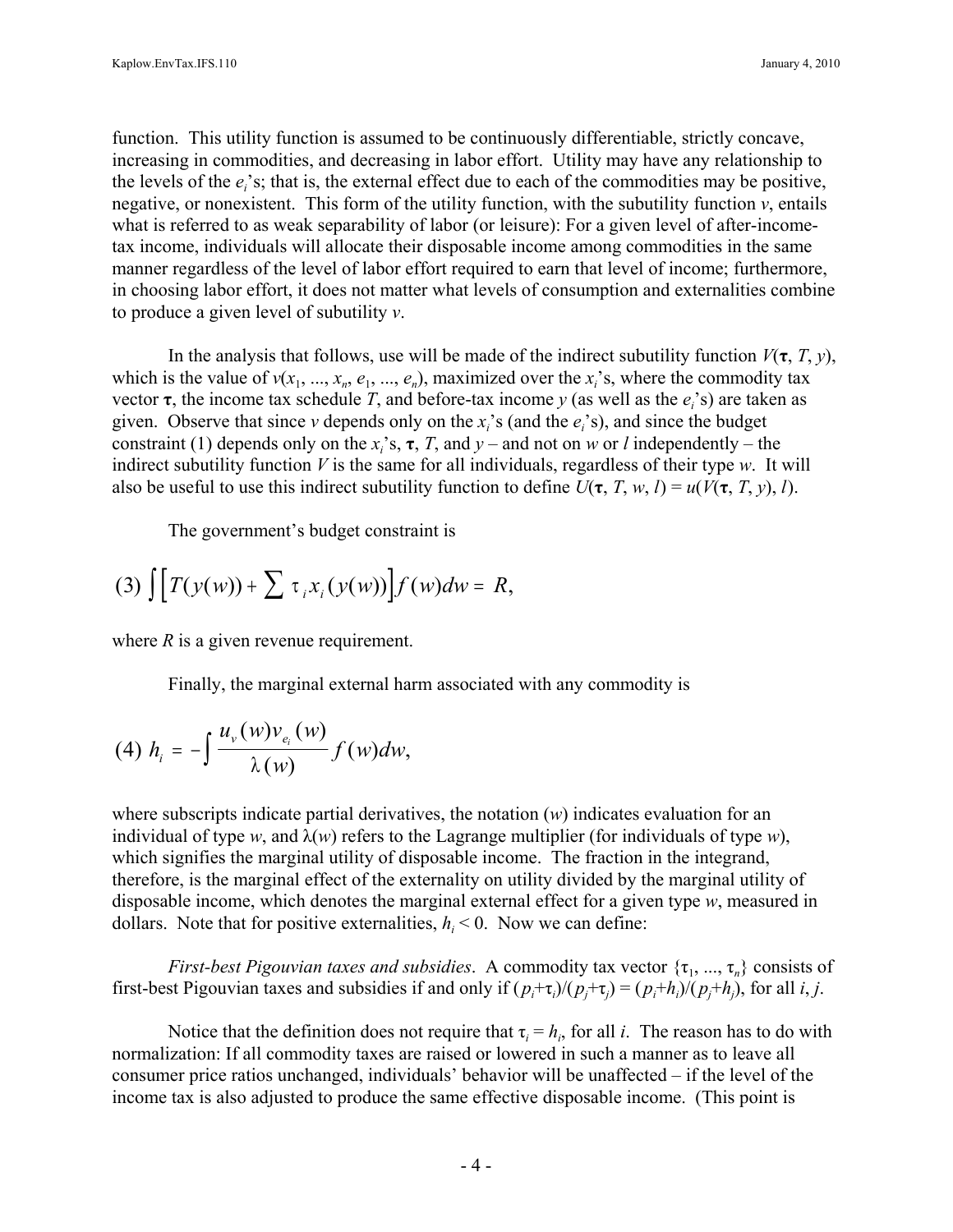analogous to the familiar idea that uniform commodity taxes are equivalent to a proportional adjustment to the income tax.)

#### *2.2. Analysis*

The approach is to begin with any regime that does not consist of first-best Pigouvian taxes and subsidies and then to construct a regime with first-best Pigouvian taxes and subsidies that makes everyone better off. As an intermediate step in analyzing any reform (not necessarily a move to the social optimum), say, from tax regime  $\{\tau, T\}$  to regime  $\{\tau^*, T^*\}$ , it is useful to examine the intermediate income tax schedule  $T^{\circ}$  that has the property that each individual's utility under  $\{\tau^*, T^{\circ}\}\$ is the same as that under  $\{\tau, T\}$  if the individual continues to choose the same level of labor effort *l*. (Whether individuals will choose the same labor effort under this intermediate regime is the subject of Lemma 1, below.)

To be more precise, define  $T^{\circ}(\gamma)$  such that  $V(\tau, T, \gamma) = V(\tau^*, T^{\circ}, \gamma)$  for all  $\gamma$ . In general, a reform from **τ** to **τ**\* will, for a given *y*, change the value of subutility *V*. For each *y*, the tax schedule  $T^{\circ}(y)$  is set at the level that restores the original level of subutility (by changing aftertax income for the stipulated level of before-tax income). This tax adjustment,  $T^{\circ}(\gamma)$ - $T(\gamma)$ , is simply the schedule of utility-compensating changes in disposable income. Given how the intermediate income tax schedule is constructed, it is possible to establish the following result.

*Lemma 1*: Every type of individual *w* chooses the same level of labor effort under {**τ**\*, *T*°} as under {**τ**, *T*}.

*Proof*: It is straightforward to establish that  $U(\tau, T, w, l) = u(V(\tau, T, v), l) =$  $u(V(\tau^*, T^{\circ}, y), l) = U(\tau^*, T^{\circ}, w, l)$ , for all *w*, *l*. The first equality follows by the definition of *U*. The second equality follows because  $T^{\circ}(\gamma)$  is constructed such that  $V(\tau, T, \gamma) = V(\tau^*, T^{\circ}, \gamma)$  for all *y*. And the third equality also follows from the definition of *U*. Therefore,  $U(\tau, T, w, l) =$  $U(\tau^*, T^{\circ}, w, l)$ , for all *w*, *l*. Because, for any type *w*, this equality holds for all *l*, the level of utility an individual achieves for each possible choice of *l* is the same in each of the two regimes. Therefore, for each type *w*, whatever *l* maximizes *U* in the initial regime  $\{\tau, T\}$  must be the *l* that maximizes *U* in the intermediate regime  $\{\tau^*, T^{\circ}\}$ .

The intuition is as follows: The first part of the lemma merely shows the obvious point that, if the subutility *V* is unchanged for every *y* and thus for every choice of *l* (which is true by construction), then indeed *U* is unchanged for every choice of *l*. The second part of the lemma simply observes that since *U* as a function of *l* is unchanged when moving from  $\{\tau, T\}$  to  ${\tau^*}, T^{\circ}$ , the choice of *l* that maximizes *U* is likewise unchanged. This result that labor supply is unaffected greatly simplifies the analysis of any tax reform, including those of particular interest here.

To begin the construction of a Pareto-improving tax reform, start with an initial regime  $\{\tau, T\}$  that is not a Pigouvian first best (as defined above). For simplicity, choose from among the multitude of equivalent first-best Pigouvian tax systems the one for which  $\tau_i^* = h_i$ , for all *i*.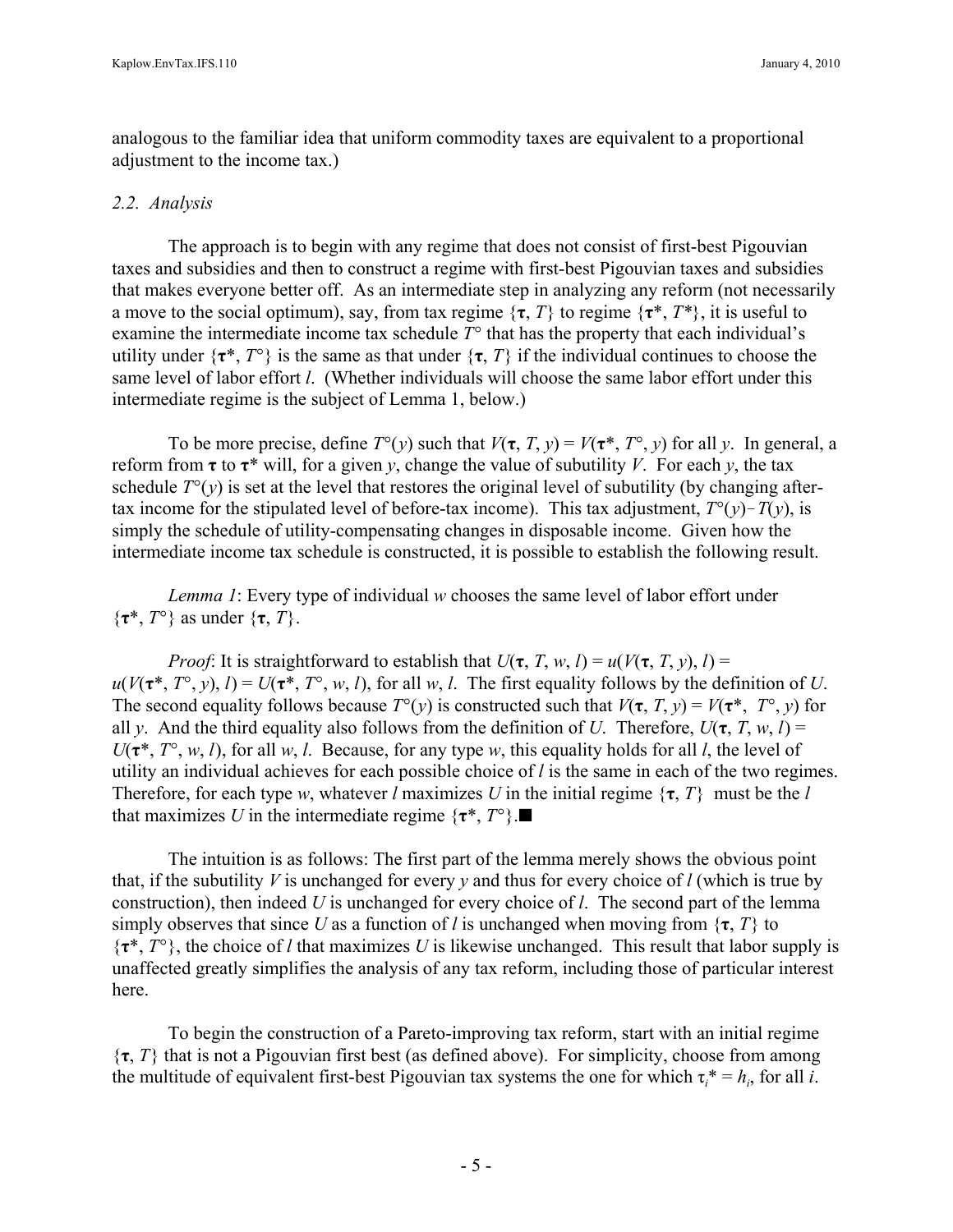For purposes of the argument to follow, it will be assumed that the  $h_i$ 's are constant and thus independent of the  $x_i$ 's and the  $e_i$ 's. (The more general case will be commented on below.) Moving to this new commodity tax vector will tend to change individuals' utilities on account of three effects: changes in the payment and receipt of commodity taxes and subsidies, changes in consumption due to the new relative price vector, and changes in externalities on account of others' changes in consumption. Whatever is the net effect on utility for any type *w* and given labor effort for that type, we will consider the intermediate income tax schedule  $T^{\circ}(\gamma)$ , defined above, that offsets the net effect on utility at each income level.

We know that from Lemma 1 that moving to this intermediate regime leaves labor supply unchanged. The next question to consider is how revenue compares between the initial regime and the intermediate regime.

*Lemma 2*: If the  $h_i$ 's are constant, then regime  $\{\tau^*, T^{\circ}\}\$  (with first-best Pigouvian taxes and subsidies  $\tau_i^* = h_i$ , for all *i*) raises more revenue than does regime  $\{\tau, T\}$  (without first-best Pigouvian taxes and subsidies).

*Proof*: To begin, we can see from expression (3) that the change in revenue is given by

$$
(5)\int \Big[\Big(T^{\circ}\big(y(w)\big)-T\big(y(w)\big)\Big)+\sum_{i}(t_i^*-\tau_i)x_i(y(w))+\sum_{i}t_i^*\Big(x_i^{\circ}\big(y(w)\big)-x_i\big(y(w)\big)\Big)\Big]f(w)dw.
$$

The first term in the integrand is the change in income tax revenue for an individual of type *w*, who earns  $y(w)$ , from moving to the intermediate regime. The next two terms are the change in commodity tax revenue for the individual, which is decomposed for convenience: The second term is the revenue change from moving to the first-best Pigouvian commodity tax vector, holding constant the original level of consumption, and the third term is the revenue change from the individual's adjustment in consumption, evaluated using the new commodity tax vector, **x**°. These three terms are integrated over the population to yield the total change in revenue.

In analyzing expression (5), it is useful to decompose the first term, the change in income tax revenue, by imagining that the shift to the intermediate regime occurs in three stages:

- 1. The commodity tax reform is introduced but the  $x_i$ 's are imagined to be held constant, and the  $T(y)$  schedule is adjusted to hold individuals at the same utility levels taking into account that commodity tax payments are changed – the second term in expression (5). Let  $T_1^{\circ}(y)$  denote the resulting income tax schedule.
- 2. Individuals adjust their  $x_i$ 's but the  $e_i$ 's are imagined to be held constant, and the  $T(y)$  schedule is further modified, to  $T_2^{\circ}(y)$ , for the effect of these adjustments on individuals' own levels of utility.
- 3. The  $e_i$ 's are allowed to reflect the new level of the  $x_i$ 's (which in turn may be further adjusted because of the change in the levels of the  $e_i$ 's, ultimately yielding the  $x_i^{\circ}$ 's), and the  $T(y)$  schedule is further modified, now to  $T^{\circ}(y)$ .

Using this notation, expression (5) can be rewritten as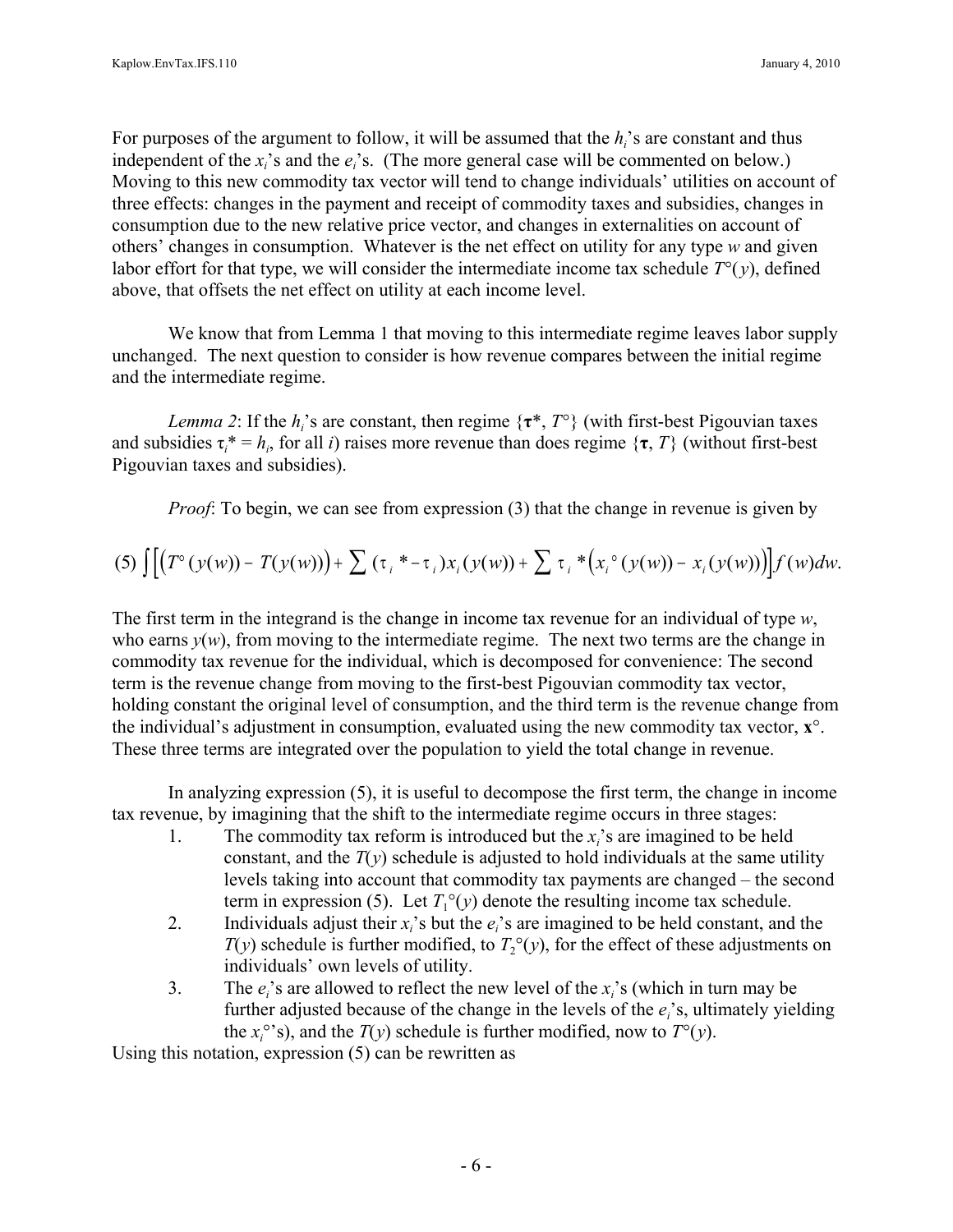$$
(6) \int \left[ \left( T^{\circ}(y(w)) - T_2^{\circ}(y(w)) \right) + \left( T_2^{\circ}(y(w)) - T_1^{\circ}(y(w)) \right) + \left( T_1^{\circ}(y(w)) - T(y(w)) \right) \right] f(w) dw
$$
  
+ 
$$
\int \left[ \sum (\tau_i^* - \tau_i) x_i(y(w)) + \sum \tau_i^* (x_i^{\circ}(y(w)) - x_i(y(w))) \right] f(w) dw.
$$

Stage 1: Beginning with the first stage, in which the  $x_i$ 's are held constant, the income tax schedule  $T(y)$  for each type *w* is raised (lowered), to the schedule  $T_1^{\circ}(y)$ , by an amount equal to the negative of the fourth term (the first term in line 2) in expression (6), which denotes the increase (or reduction) in expenditures on commodities necessary to finance a type-*w* individual's original consumption bundle. Note that, after this adjustment to the income tax, each type of individual will just be able to afford the original level of consumption. Because the increase (decrease) in income tax revenue for each type of individual,  $T_1^{\circ}(y) - T(y)$ , precisely equals the decrease (increase) in commodity tax and subsidy revenue for each, it follows that the third and fourth terms in  $(6)$  are precisely offsetting at each  $\gamma$  and thus also when each is integrated over the population. Therefore, the net revenue effect with regard to this first stage is nil.

Stage 2: Now we move to the second stage and allow individuals to adjust their  $x_i$ 's, but we imagine that the  $e_i$ 's are still held constant. It will now be demonstrated that there is a positive revenue effect on account of the change in  $T(y)$  necessary to offset the direct effect on individuals' utility from their own changes in consumption. That is,  $T_2^{\circ}(y) - T_1^{\circ}(y) > 0$  for all *y*. This arises because, in this hypothetical setting, all individuals would wish to change their consumption, which they would do only if they stood to gain.

To show this result, begin with the fact that an individual's optimal consumption vector is determined by standard first-order conditions, which in the initial regime are  $(\partial v/\partial x_i)/(\partial v/\partial x_j) = (p_i+\tau_i)/(p_j+\tau_j)$ , for all *i*, *j*. Given that the commodity taxes in the original regime are not first-best Pigouvian taxes and subsidies, there exists *i*, *j* such that  $(p_i+\tau_i)/(p_j+\tau_j) \neq (p_i+h_i)/(p_j+h_j)$ . However, the latter term equals  $(p_i+\tau_i^*)/(p_j+\tau_j^*)$ . Because the first-order conditions are all satisfied in the initial regime, at least one must therefore be violated after the commodity tax reform if the consumption bundle is unchanged. As a consequence, the consumption vector that was optimal under the original regime cannot be optimal under the hypothesized intermediate regime. Now, for individuals thus adjusting their consumption on account of the change in price ratios, it follows that their utility must be higher under the intermediate regime unless the income tax schedule is adjusted upwards to reduce their disposable income. Of course, precisely this adjustment must be done in the intermediate regime because  $T_2^{\circ}(\gamma)$  is, by definition, constructed so as to hold everyone's utility constant at the end of stage 2. Accordingly, with regard to this second stage, it is indeed true that  $T_2^{\circ}(y) - T_1^{\circ}(y) > 0$ for all  $y$ ; that is, the second term in (6) is positive. The effect of changes in consumption on commodity tax revenue is considered in combination with stage 3.

Stage 3: Finally, in the third stage, we allow the  $e_i$ 's to reflect the new level of the  $x_i$ 's – which in turn may be further adjusted on account of the change in the levels of the  $e_i$ 's,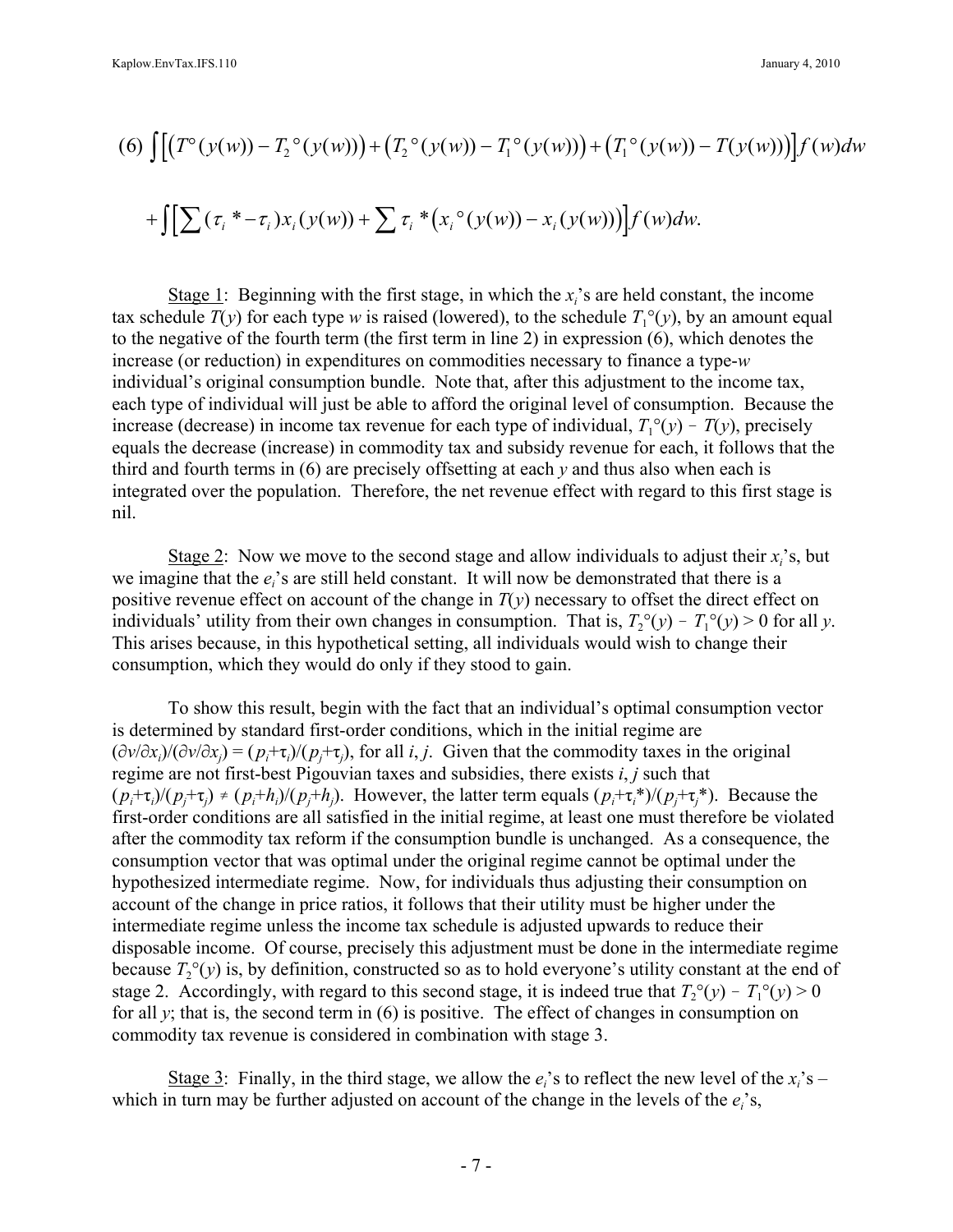ultimately yielding the  $x_i^{\circ}$ 's – and we examine what further change in the  $T(y)$  schedule, from  $T_2^{\circ}(y)$  to  $T^{\circ}(y)$ , is necessary to compensate for this change in the levels of externalities. Furthermore, we can compare this income tax revenue effect to the change in commodity tax and subsidy revenue due to the shifts in consumption, the final term in expression (6). It will now be demonstrated that these two effects must offset because the commodity taxes are being used as corrective taxes (and subsidies), set at the level that internalizes any externalities.

The compensation for all changes in the level of externalities is, as stated, accomplished by moving the income tax schedule from  $T_2^{\circ}(y)$  to  $T^{\circ}(y)$ . The aggregate effect on income tax revenues is:

$$
(7) \int (T^{\circ}(y(w)) - T_2^{\circ}(y(w))) f(w) dw
$$
  
= 
$$
\sum \int \left[ \frac{u_y(w)v_{e_i}(w)}{\lambda(w)} \Big( \int (x_i^{\circ}(y(w)) - x_i(y(w))) f(w) dw \Big) \right] f(w) dw = - \sum h_i(e_i^{\circ} - e_i).
$$

The left side of the second line of expression (7) is the aggregate effect on individuals' utility (measured in dollars) due to changes in the level of the externality. The integrand of the internal integral is the change in the levels of consumption; integrated over all individuals, this gives the change in the levels of the externalities, as recorded on the right side. For a unit change in the level of any particular externality  $e_i$ , the integral of the effect on utility, measured in dollars, over the population equals the negative of the marginal external harm,  $h_i$ , as stated in expression (4).

Let us compare this revenue effect due to the compensatory adjustment in the income tax schedule to the final term in expression (6), the change in revenue through the commodity taxes and subsidies on account of individuals' changes in consumption.

(8) 
$$
\int \left[ \sum \tau_i^* \left( x_i^{\circ}(y(w)) - x_i(y(w)) \right) \right] f(w) dw = \sum h_i \int \left[ \left( x_i^{\circ}(y(w)) - x_i(y(w)) \right) f(w) dw \right]
$$

$$
= \sum h_i \left( e_i^{\circ} - e_i \right).
$$

The left side of (8) shows that the change in total commodity tax (and subsidy) collections on account of consumption adjustments equals the integral over the population of each individual's change in commodity tax payments due to the shift in consumption in moving from the original regime to the intermediate regime. On the right side of (8) in the top line,  $h_i$  is substituted for  $\tau_i^*$ because the *τ<sup>i</sup>* \*'s are defined to be first-best Pigouvian taxes and subsidies (normalized to equal external harm), and the orders of the summation and integration are reversed for convenience. Finally, the move to the second line of (8) reflects, as with expression (7), that the levels of the externalities are defined as the integral of consumption over the population as a whole.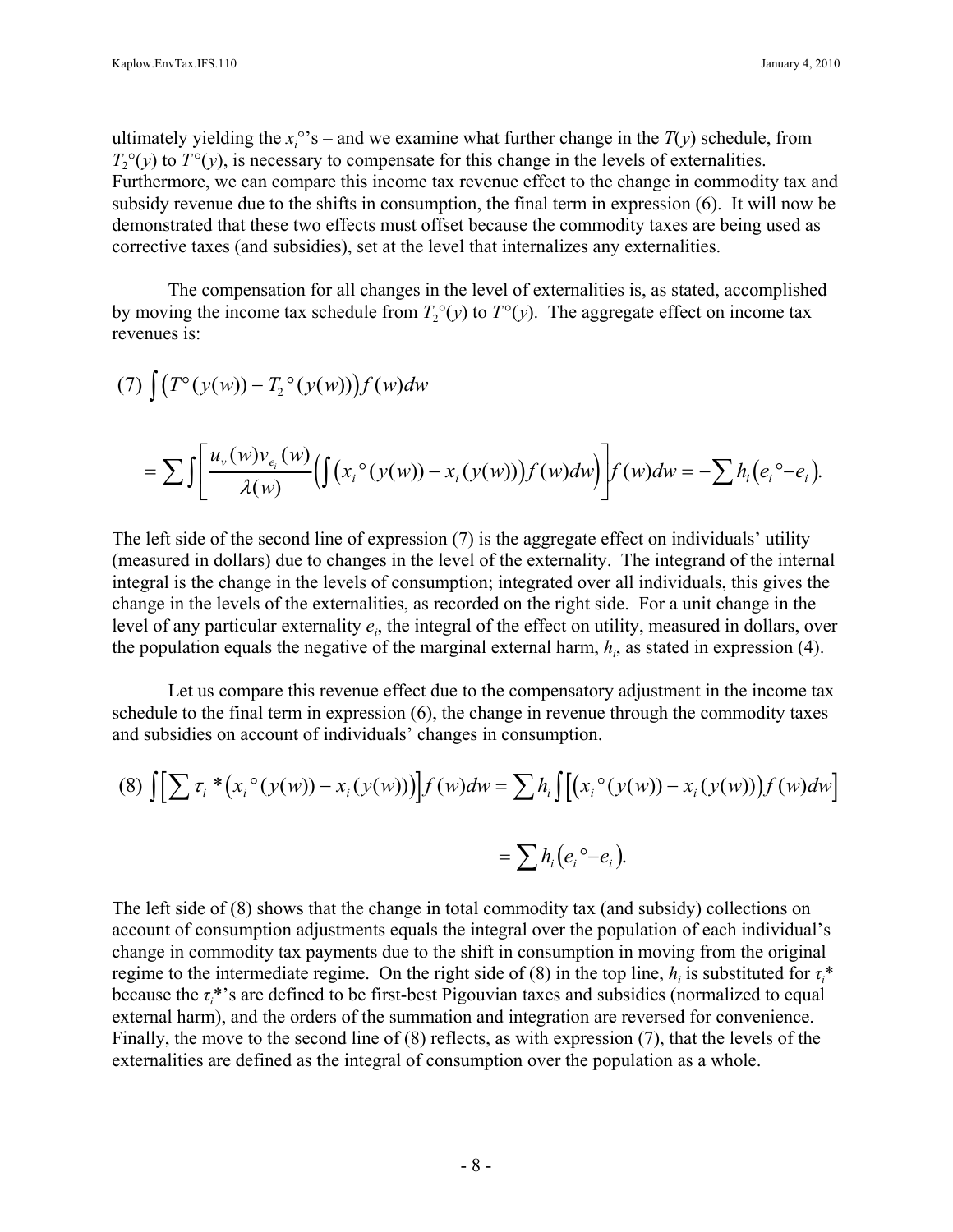Comparing expressions (7) and (8), it is apparent that the amount of revenue lost (gained) through this third stage in the income tax adjustment – the compensation for externalities – precisely equals the revenue gain (loss) through commodity taxes – which are now set at firstbest Pigouvian levels – on account of individuals adjusting their levels of consumption. Therefore, the first and last terms in expression (6) offset.

Summarizing, from the third stage, the first and last terms in (6) offset; from the first stage, the third and fourth terms in (6) offset; and, from the second stage, the second term in (6) is positive. Therefore, it has been demonstrated that expression  $(6)$  is positive.

The intuition behind this proof is as follows. For stage 1, the only effects are on taxes (behavior is held constant); hence, to keep each individual at the same level of utility, it must be that the first component of the intermediate income tax adjustment just offsets the effect of the commodity tax reform, at each level of income. (For example, if the reform makes individuals at a given income *y* spend more because taxes on commodities causing negative externalities are higher, it must be that income taxes at income *y* are reduced accordingly so that individuals can afford the same consumption bundle.) This stage obviously is revenue neutral. In stage 2, individuals are adjusting their  $x_i$ 's and everything else is held constant, except for the second component of the income tax adjustment. Because individuals necessarily increase their utility when they voluntarily choose to change their consumption, the income tax adjustment that holds utility constant must reduce their disposable income and therefore raise revenue. Finally, the stage 3 income tax adjustment that compensates for externalities just offsets the change in commodity tax revenue due to changes in consumption. The basic reason is that commodity taxes now equal marginal external effects, so they collect (expend) an amount equal to marginal harm (benefit) from consumption adjustments, which in turn equals the amount that income tax collections must fall (rise) to offset the effect of the change in externalities on individuals' utilities.

To complete the argument that a Pareto improvement is possible in moving to first-best Pigouvian taxes and subsidies, construct  $T^*(y)$  from  $T^{\circ}(y)$  by performing two operations simultaneously: Gradually rebate the surplus pro rata, and, as individuals adjust their levels of consumption, adjust the income tax schedule in order to offset the effects on utility of changes in the levels of externalities, as described in the proof of Lemma 2 regarding stage 3. As with stage 3, this latter operation is revenue neutral when one combines the revenue effects from the income tax adjustment with those from consumption adjustments changing the level of commodity tax receipts. The former operation (raising the rebate) will ultimately exhaust the surplus. Moreover – and of central importance to the present argument – the effect from this operation is that all individuals' utility will increase.2

At this point, we have constructed a new income tax schedule, to accompany the move to first-best Pigouvian taxes and subsidies, such that every type of individual is strictly better off,

<sup>2</sup> Note that, as the income tax schedule is reduced, individuals may reduce labor supply and thus tax revenue may fall, but as long as there initially is a surplus and aggregate behavior is continuous, some net reduction in everyone's income tax payment through the former operation will be possible.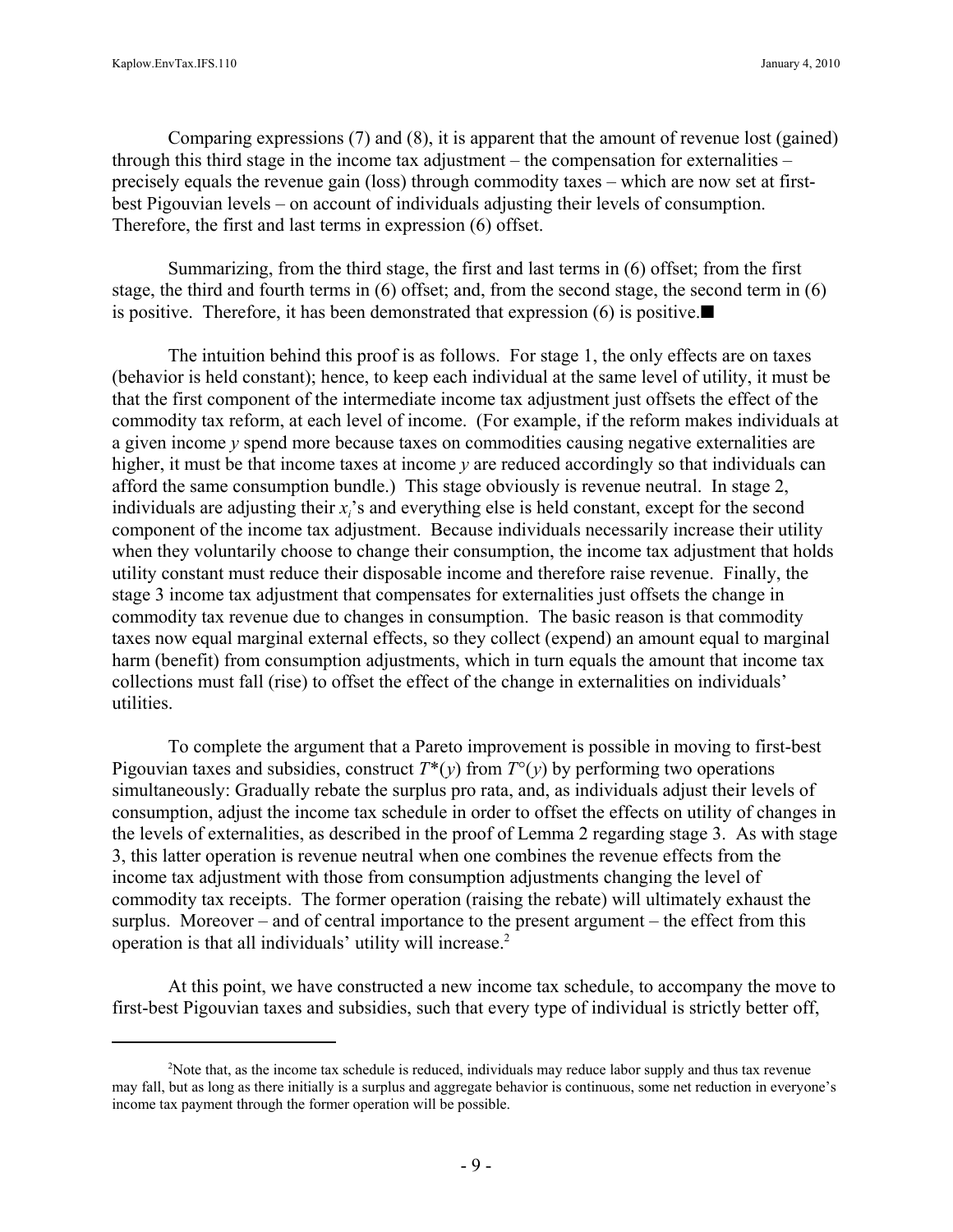thereby establishing the following result:

*Proposition 1*: If the  $h_i$ 's are constant, then for any tax system  $\{\tau, T\}$  for which commodity taxes and subsidies are not at first-best Pigouvian levels, there exists a tax system  $\{\tau^*, T^*\}$  with first-best Pigouvian taxes and subsidies that is strictly Pareto superior – i.e.,  $U(\tau^*, T^*, w, l(w)) > U(\tau, T, w, l(w))$ , for all *w*.

The role of the assumption that the  $h_i$ 's are constant and thus independent of the  $x_i$ 's and the  $e_i$ 's in the proof pertains to stage 3 in Lemma 2 and to the rebate process. These arguments rely on the fact that – with  $\tau$ <sup>'</sup> is that have been set equal to the  $h$ <sup>'</sup> is – changes in commodity tax and subsidy payments due to changes in consumption are necessarily equal to changes in the level of external harm and benefit due to those same changes in consumption. If one allows the *h<sub>i</sub>*'s to be endogenous, one would need to modify the argument by employing a continuous adjustment process, roughly as follows. Initially, reform the  $\tau_i$ 's to equal the  $h_i$ 's at the existing level of the  $x_i$ 's. Then, (hypothetically) allow the  $x_i$ 's to adjust gradually. One can then perform all of the pertinent operations used in the proof of Lemma 2 and in the rebate process, but in each case with the level of the  $\tau_i$ 's being continuously adjusted as the  $x_i$ 's change so that, at every point, the  $\tau_i$ 's equal the  $h_i$ 's. For each increment of these marginal changes, the preceding analysis applies. Hence, once the adjustment considered in Lemma 2 is complete, the net effect on revenue will be the integral of positive marginal changes due to the stage 2 income tax adjustments – all other effects netting to zero as before – so revenue will necessarily increase. Likewise, the rebate process can be implemented as before, subject to further adjustment of the  $\tau_i$ 's. Also note that, because in all phases of the construction the  $\tau_i$ 's are set equal to the  $h_i$ 's, when the construction is complete the system {**τ**\*, *T*\*} will indeed be one that has first-best Pigouvian taxes and subsidies. (Finally, observe that the endogeneity of the  $h_i$ 's would be moot if we were considering only local changes near the Pigouvian first best.)

It is useful to remark on the intuition underlying Proposition 1. Any direct effects of the move to first-best Pigouvian taxes and subsidies on individuals' budget constraints can be offset by an income tax adjustment, after which individuals can continue to afford their original consumption bundle. Given that price ratios have changed, individuals will want to change their levels of consumption, and the direct effect of such adjustments on the individuals who make them is utility increasing (for otherwise they would not have chosen to alter their consumption). External effects of these changes in consumption are fully compensated through further adjustments to the income tax schedule, and this compensation is fully funded by changes in receipts from the commodity taxes and subsidies, each of which equals the pertinent marginal external effect. Hence, just as in a world in which there is fixed labor supply – or simply endowments of goods and no labor decision – and no redistributive, distortionary income tax, all individuals can be made better off by the complete internalization of externalities.

Distribution and labor supply effects do not interfere with the argument because the income tax schedule is adjusted to keep them fixed. The intermediate tax schedule (before the rebate, which makes everyone better off) keeps everyone's utility constant; hence, there are no distributive effects to consider. Moreover, as explained in proving Lemma 1, when this is done, the return to any choice of labor effort, for individuals of any type  $w$ , is the same, so individuals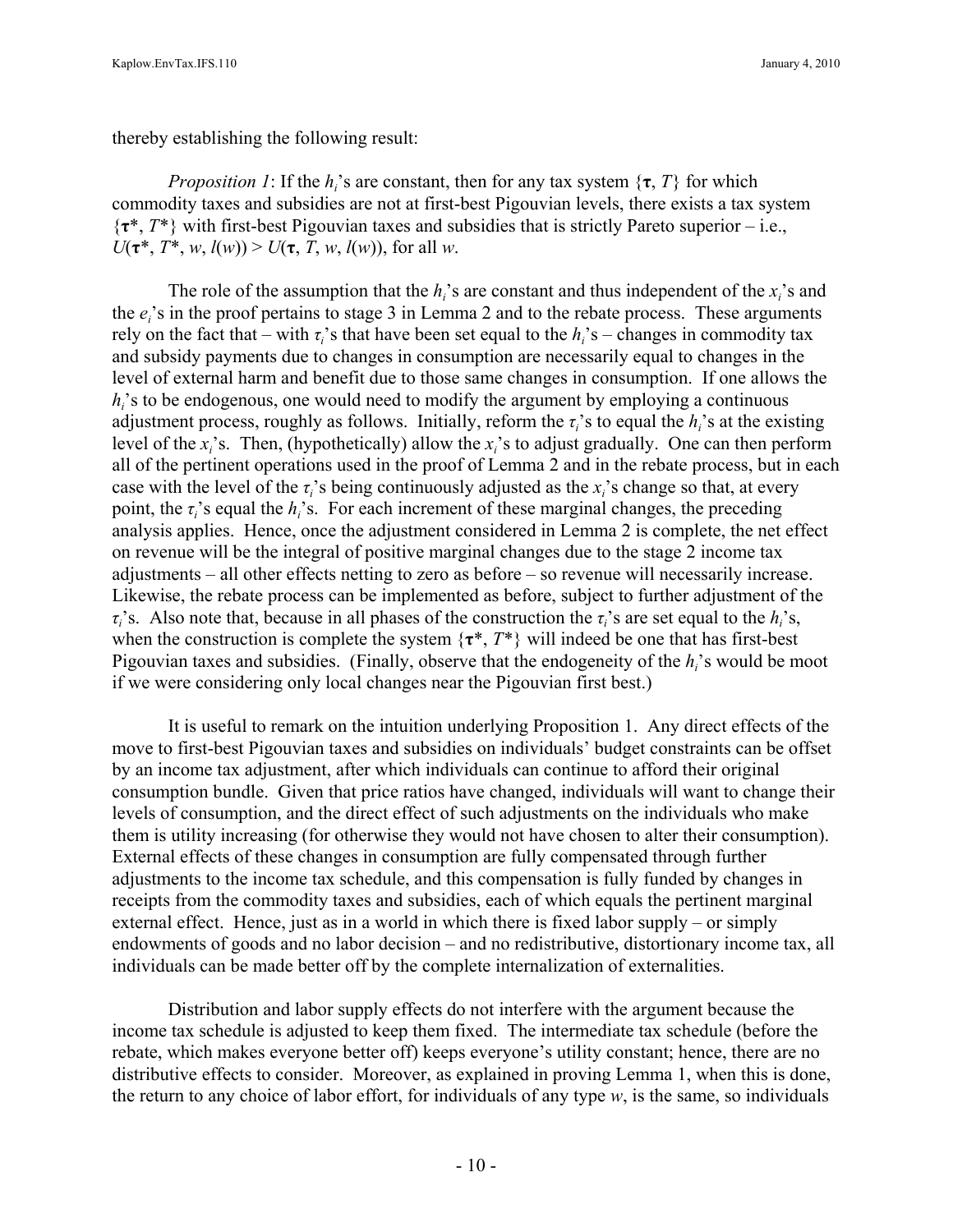will be induced to keep their labor supply unchanged. Thus, in the present construction, the income tax problem – involving the tradeoff of distribution and labor supply distortion – is independent of the problem of controlling externalities, so the solution to the latter problem has its familiar first-best character.

#### **3. Extensions**

#### *3.1. Reforms other than to First-Best Pigouvian Taxes and Subsidies*

When reformed commodity taxes and subsidies do not all equal the level of marginal external harm or benefit, the change in commodity tax revenue due to shifts in consumption need not be sufficient to finance the compensation for the change in the levels of the externalities provided by the stage 3 income tax adjustment. Consider first reforms that move proportionately toward the first-best commodity tax regime. Specifically, beginning with an income tax *T*(*y*) and an initial set of τ*<sup>i</sup>* 's that are not first-best Pigouvian taxes and subsidies, such a reform can be described formally as a move to  $\tau_i(\alpha) = \alpha h_i + (1-\alpha)\tau_i$ , for all *i*, where  $\alpha \in [0, 1]$ . Furthermore, because the  $h_i$  are themselves endogenous, being influenced by changes in  $\alpha$ , consider the marginal reform  $d\tau_i(\alpha)/d\alpha$ , for all *i*, evaluated at  $\alpha = 0$ . For the income tax adjustment, we can define the income tax schedule  $T(y, \alpha)$  that changes as a function of  $\alpha$  so as to keep utility constant at every level of income and thus for every type.

Because increasing  $\alpha$  moves in the direction of the first best, changes in consumption tend to be desirable. Individuals will tend to consume less of commodities that are underpriced (for example, those with undercorrected negative externalities) because those prices will rise, and individuals will tend to consume more of overpriced commodities (overcorrected negative externalities and undercorrected positive externalities) because those prices will fall. There is, however, a qualification due to possible cross-effects. To illustrate, suppose that initially all commodity taxes are zero and only two goods involve externalities. Flowers produce a positive externality (to those driving by), and driving, corresponding, say, to the commodity gasoline, produces a negative externality (pollution). The reform would provide a small subsidy to flowers and impose a small tax on gasoline. Suppose, however, that driving and the positive externality produced by flowers are highly complementary. Then the increase in flowers might induce individuals to increase driving – that is, the effect due to the complementarity might exceed the contrary effect due to the tax on gasoline. Additionally, if this increase is sufficiently great, it is possible that the reform will be inefficient. A sufficient condition that rules out this possibility is  $\partial^2 v / \partial e_j \partial x_i = 0$ , for all *i*, *j*.

One further complication is that the pro rata rebate of the revenue surplus could actually make individuals worse off rather than better off when there are uncorrected negative externalities. (In such a situation, it would tend to be optimal for the government to impose a tax, such as a uniform lump-sum tax, and destroy the proceeds.) To set this problem aside, assume that "more is better for everyone," specifically, that if the government finds itself with a surplus, there exists some manner of rebating it to the population (not necessarily pro rata, given that externalities may affect individuals earning different levels of income differently) that produces a Pareto improvement.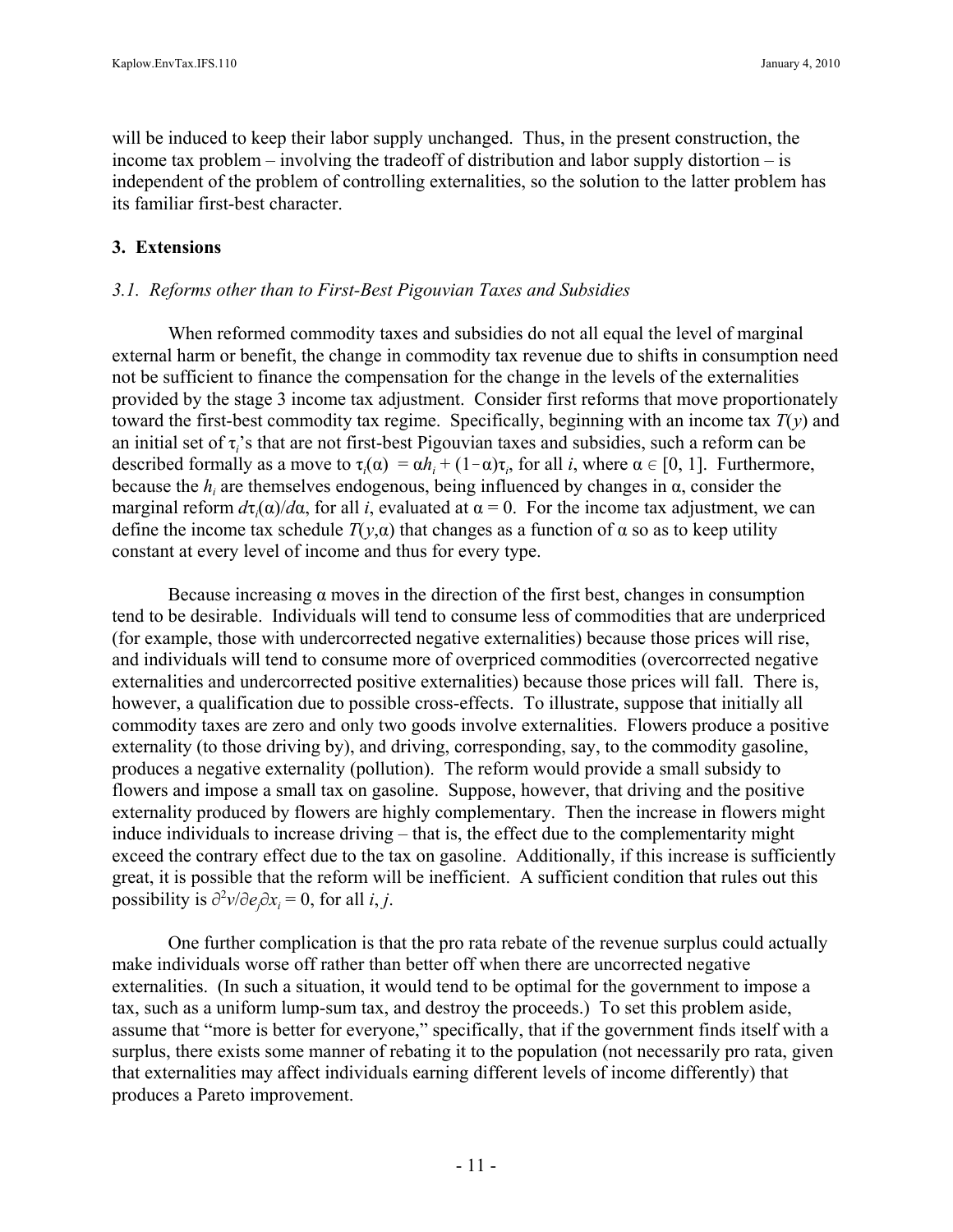Although the analysis of this case turns out to be more involved than that which establishes Proposition 1, it is possible to demonstrate the following result (which is proved in the Appendix):

*Proposition 2*: If  $\partial^2 v / \partial e_j \partial x_i = 0$ , for all *i*, *j*, and if "more is better for everyone," then for any tax system  $\{\tau, T\}$  for which commodity taxes and subsidies are not at first-best Pigouvian levels, for a marginal increase in α, evaluated at  $\alpha = 0$ , where  $\tau_i(\alpha) = \alpha h_i + (1 - \alpha)\tau_i$ , for all *i*, there exists  $T(y, \alpha)$  such that the marginal reform is strictly Pareto improving – i.e.,  $dU(\tau(\alpha), T(\gamma(w), \alpha), w, l(w))/d\alpha|_{\alpha=0} > 0$ , for all *w*.

It is more difficult to characterize reforms that do not move proportionally toward the first best. Taking a simple reform, it is familiar that moving a single tax or subsidy in the direction of the first-best need not be efficient. For example, raising a tax that was previously too low may cause substitution to another good whose tax was also too low, perhaps to an even greater extent. Nevertheless, it turns out that there is a conceptually simple, if not always easy to apply, test of when a Pareto improvement is possible. This test involves a narrow, traditional concept of efficiency.

*Efficiency-increasing commodity tax reform.* For any tax system  $\{\tau, T\}$ , a commodity tax reform **τ**\* is efficiency increasing if, when combined with the intermediate income tax schedule  $T^{\circ}(\nu)$  as defined previously,

$$
(9) \sum p_i \int x_i^{\circ}(y(w)) f(w) dw < \sum p_i \int x_i(y(w)) f(w) dw.
$$

Expression (9) states that the total real resource cost of everyone's consumption vectors in the intermediate regime is less than the total real resource cost in the initial regime. Because everyone's utility is the same in these two regimes, this condition indicates that the intermediate regime is more efficient with regard to consumption choices in a narrow, conventional sense – i.e., when concerns with the labor-leisure distortion and distribution are ignored. Note that this condition makes no explicit reference to externalities; externalities are relevant, however, because the extent of positive and negative externalities will affect the level of consumption necessary to bring individuals to the same level of utility as in the initial regime. It is straightforward to demonstrate the following (which is proved in the Appendix):

*Proposition 3*: If "more is better for everyone," then beginning with any tax system  ${\tau$ , *T*}, for any efficiency-increasing commodity tax reform  ${\tau}$ <sup>\*</sup>, there exists *T*<sup>\*</sup>(*y*) such that the reform regime is strictly Pareto superior – i.e.,  $U(\tau^*, T^*, w, l(w)) > U(\tau, T, w, l(w))$ , for all *w*.

In essence, Proposition 3 states that, if a commodity tax reform increases efficiency in a traditional sense – that is, if it increases surplus in a world in which labor supply is constant, tantamount to a world with fixed labor supply or simply one in which initial wealth endowments are given – then the reform will be desirable, indeed strictly Pareto improving, when combined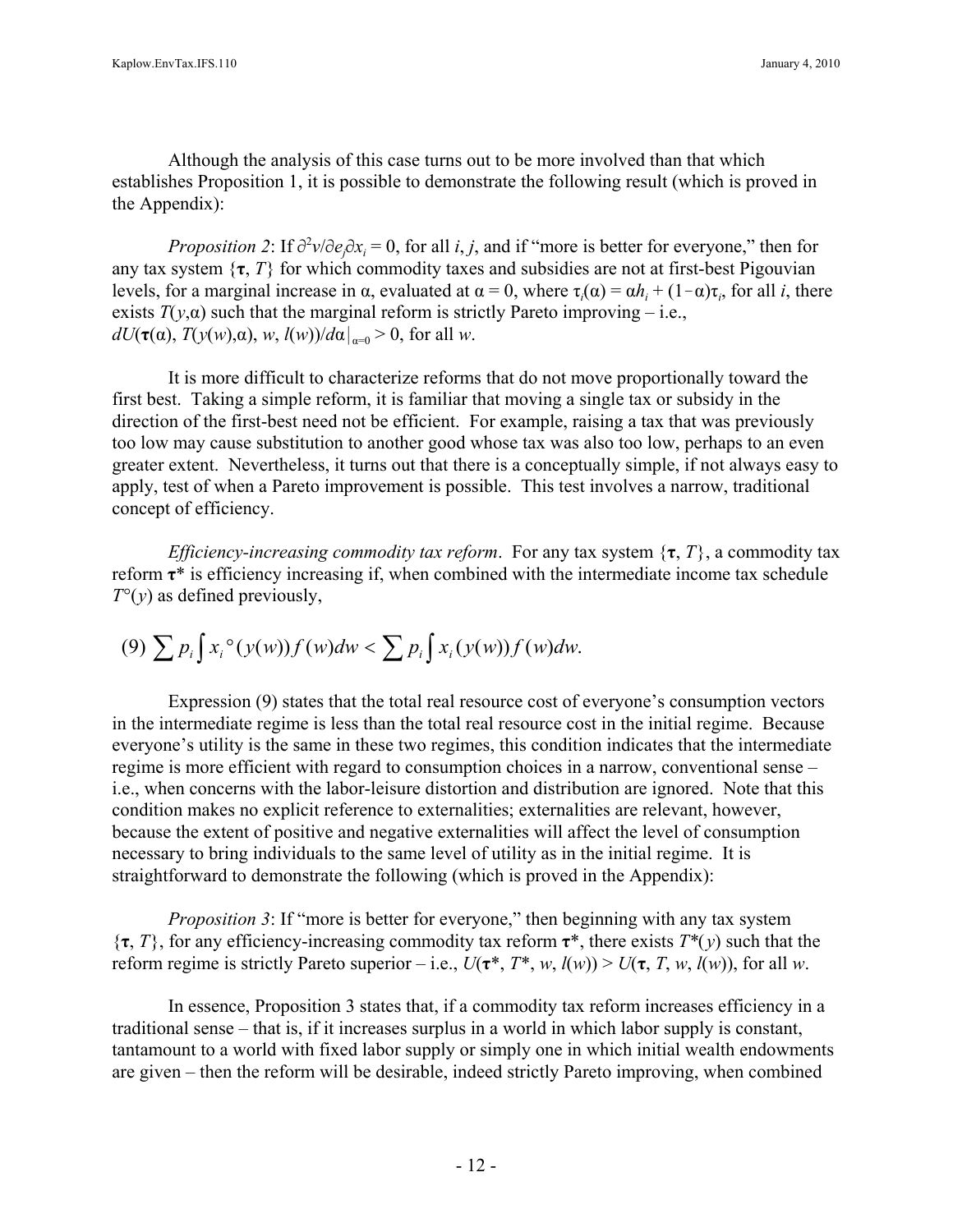with an appropriate income tax adjustment, even in a world in which labor supply is not constant and there exists a distortionary labor income tax. This final proposition reinforces the sense in which the environmental tax problem and the income tax problem can be viewed as independent (given the assumption of weak separability).

#### *3.2. Non-Distribution-Neutral Income Tax Adjustment*

The foregoing results assume that the intermediate income tax adjustment holds utility fixed, which necessarily entails that it is distribution neutral (in terms of utilities). This subsection considers the implications of relaxing this assumption and also comments on how deviations from distribution neutrality explain some (but not all) of the difference between the present results and those in the pertinent literature.

Distributive effects may have three sources. The first is the incidence of commodity tax changes. The direct effect in terms of commodity taxes paid and subsidies received may depend on income (and thus type and utility) due to differing aggregate consumption and differing relative consumption; likewise, the utility effect from adjustments to private consumption may vary with income. Second, the benefits of controlling externalities may vary with income. (As elaborated further below, note that even if these benefits are additively separable in utility, the benefits when measured in dollars will rise with income – and, in general, nonlinearly, depending on the rate of change in the marginal utility of consumption.) Third, the income tax adjustment can in principle take any form. This article constructs the third to just offset the first two in terms of effects on utility. When this is not done, the overall result will not be distribution neutral  $3$ 

Fortunately, the analysis of non-distribution-neutral income tax adjustments is conceptually straightforward, which can be seen by the following decomposition: (1) Implement the commodity tax reform using the distribution-neutral income tax adjustment specified previously. (2) Instantly thereafter, implement a further reform of the income tax, from the distribution-neutral adjustment of step 1 to whatever (non-distribution-neutral) income tax adjustment one wishes to consider.

The analysis of step 1 is that presented previously. To complete the analysis of the nondistribution-neutral reform, one needs to examine step 2. Observe that this second step is a purely redistributive adjustment to the income tax, and accordingly it would be analyzed as such. For example, if the initial regime is close to the redistributive optimum and the reform is small, then it is approximately true that no further adjustment to the welfare analysis should be required because at the optimum the distribution-distortion tradeoff is a wash. If instead the reform, say, increased redistribution and the status quo redistributed too little, then there would be a further

<sup>3</sup> Absent some specific public choice argument, the most natural conjecture, if one were required, seems to be that such reforms will, on average, tend to leave the preexisting political equilibrium regarding the extent of redistribution unaltered. In that case, distribution-neutral analysis would not merely be a useful conceptual benchmark; it would also be a plausible approximation of political reality.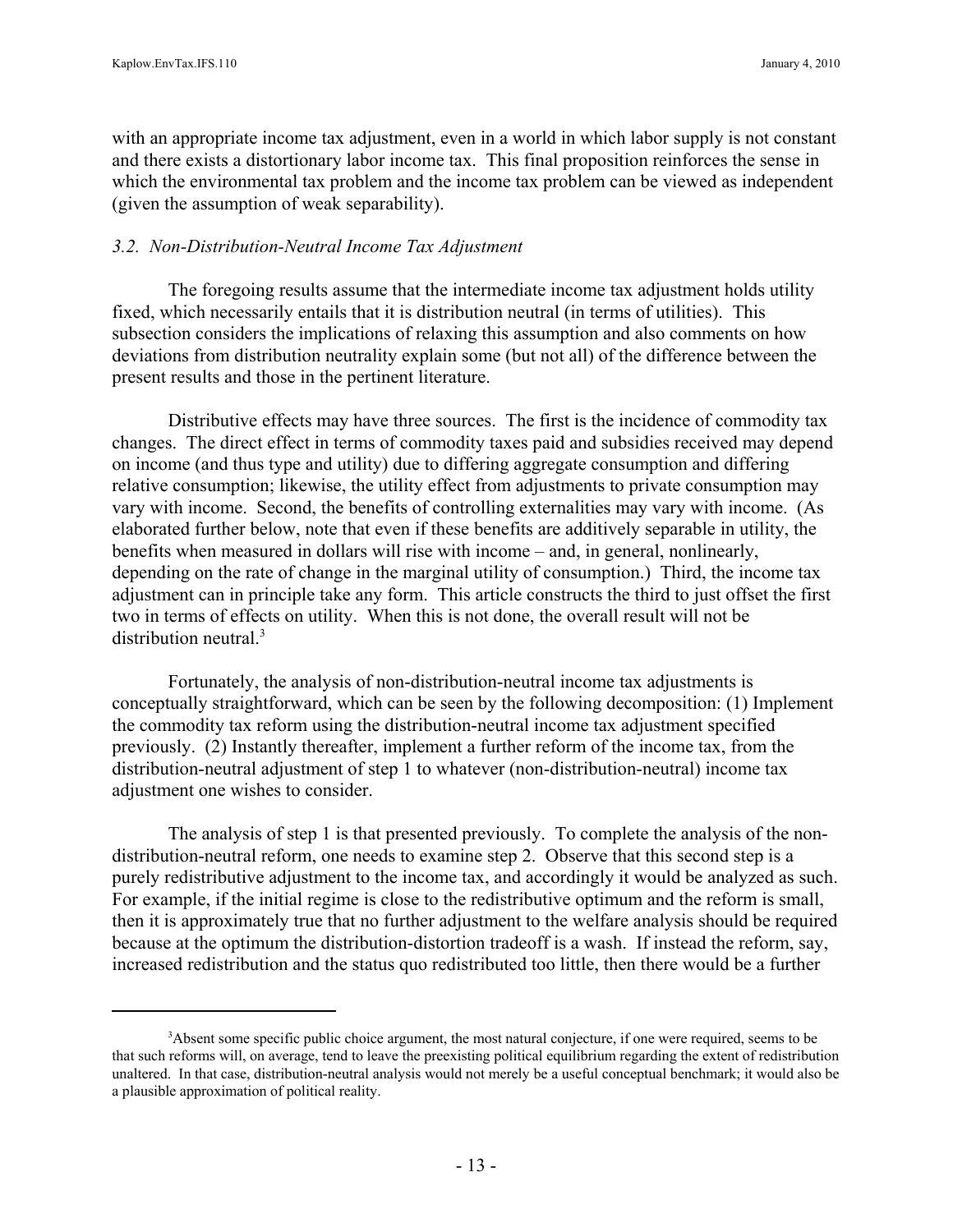welfare gain, whereas if the status quo redistributed too much, there would be an associated welfare loss. Note that in these latter cases, there would still be partial offsets: For example, if redistribution becomes even more excessive, the incremental distortion would overstate the welfare loss because there would still be some welfare gain from the additional redistribution.

This discussion illuminates some of the existing literature. The explanation may not be immediately apparent because much work uses representative-individual models, in which distributive effects are literally moot. Yet a concern for distribution is what motivates the common stipulation that proportional income tax adjustments rather than adjustments to a uniform grant are the marginal source of finance. Accordingly, it is natural to ask what the distributive effects would be if one superimposed the reform and stipulated income tax adjustment on a model like that examined here in which individuals do vary in income-earning ability. In that case, distributive effects may well be present. Furthermore, the second step of the decomposition makes apparent that, if the contemplated reforms implicitly increase (decrease) redistribution, they would be associated with additional (reduced) distortion, which would make the seemingly optimal commodity tax rate below (above) the Pigouvian level.

Upon examination, some of the prior literature does consider reforms that implicitly increase redistribution and thus should be expected to involve distortion due to that effect. For example, work on pollution quotas (surveyed in Bovenberg and Goulder, 2002) compares environmental regimes that themselves have different effects on revenue, with any gap made up by changing marginal income tax rates. The regimes that raise more revenue are thus less distortionary, but the distortion reduction is a consequence of reduced use of redistributive income taxation. In those models, the other revenue differences have a lump-sum character; hence, regimes with lower revenue are equivalent to modifications of a linear income tax that increase the uniform grant financed by an increase in the marginal tax rate, a combination that obviously raises redistribution as well as distortion. This characterization is reinforced by Fullerton's (1997, p. 248 n.8) explanation of the second-best literature's weak double-dividend claim: "if an uncorrected externality is subjected to initial taxation, then welfare is higher if the revenue is used to reduce other distorting taxes than if it is returned to consumers lump sum." To take a different type of example, Goulder et al. (1999) use a tax adjustment that holds constant the real purchasing power of the income transfer component of the tax-transfer system. This property implies that the full cost of improved environmental protection is borne by richer individuals, so increased environmental protection is implicitly linked to greater redistribution, which in turn produces labor supply distortion.

A more broadly applicable yet subtle effect is due to the fact that the curvature of (sub)utility as a function of consumption is simultaneously related to the slope of the labor supply curve (see Chetty 2006) and also to the incidence of commodity tax reforms as well as that of the accompanying benefits from controlling externalities. Although this connection is not widely appreciated, the implication is that explicit assumptions about labor supply – typically, that the labor supply curve is upward sloping – entail implicit assumptions about the distributive incidence of reforms.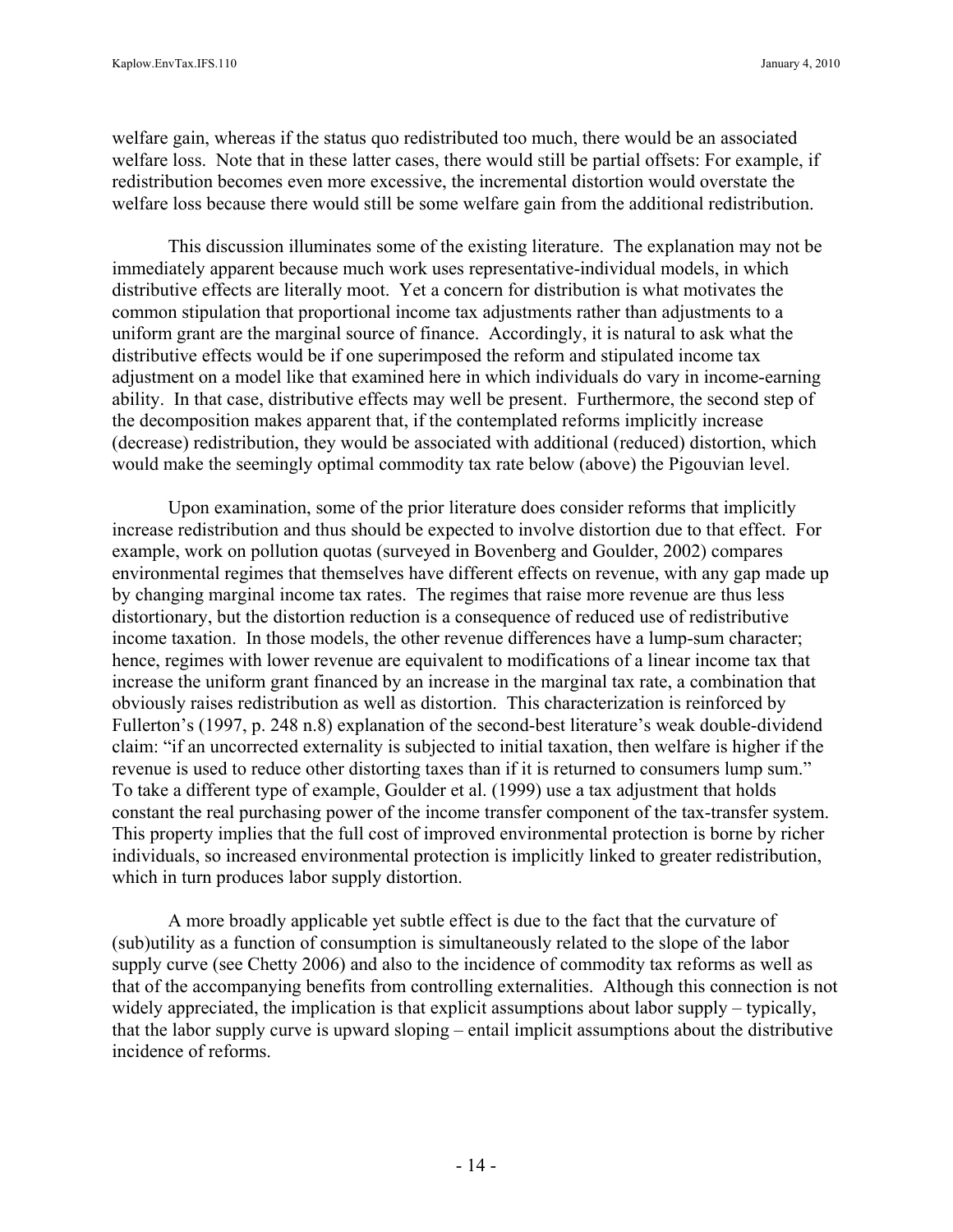To illustrate this elusive point, consider the following additively separable utility function:  $u(x_c, x_d, e, l) = (x_c^{5}x_d^{5})^{1-\rho}/(1-\rho) - b(e) - z(l)$ , where  $x_c$  is a clean good (no externality),  $x_d$  is a dirty good (negative externality), and *e* is total consumption of  $x_d$ . (This utility function exhibits constant relative risk aversion in consumption of  $\rho$ ; in the limit as  $\rho$ approaches 1, it is appropriate to substitute the log of the value in the first parentheses.) Suppose further that there is a single commodity tax  $\tau_d$  on  $x_d$  and that there is a linear income tax with rate *t* and a zero intercept (i.e., disposable income is  $(1-t)wl$ ). The policy experiment is to raise  $\tau_d$ while simultaneously reducing *t* to maintain budget balance. It is possible to show that  $\rho < 1$  $(p > 1)$  is associated with all three of the following: labor supply is upward (downward) sloping; the experiment reduces (increases) labor supply; and the benefit from controlling the externality, although equal for all types *in utils*, rises less (more) than proportionately with income when measured *in dollars*, which implies that the reform's overall effect is to increase (reduce) redistribution.<sup>4</sup> If  $\rho = 1$ , labor supply is independent of the wage, the experiment has no effect on labor supply, and the reform is distribution neutral. Although merely a simple, special case, this model is close to common ones employed in the literature. Furthermore, it brings to light a central point of this article that is not immediately obvious, namely, that distributive effects from a reform as a whole can arise in subtle ways – even when the benefit of controlling externalities is additively separable – and that net distributive effects are implicitly related to effects on labor supply in precisely the manner suggested by step 2 of the decomposition. That is, additional labor supply distortion goes hand in hand with greater redistribution. Indeed, with weak separability of labor, Lemma 1 demonstrates that this is a general, hard-wired relationship.<sup>5</sup>

#### *3.3. Nonseparability*

The model also assumes that utility is weakly separable in labor, with the implication that neither the commodity mix nor the level of particular externalities affects labor effort – only the total subutility due to commodities and externalities matters. As is familiar from Corlett and Hague (1953), if some commodities are substitutes for or complements with labor (leisure), differential taxes or subsidies tend to be optimal. In the present setting, the benchmark is not uniformity but rather Pigouvian differentials. To illustrate the practical significance of nonseparability, West and Williams (2007) provide evidence that gasoline consumption is a leisure complement; accordingly, it is optimal to tax gasoline at a rate above the Pigouvian firstbest level. (Observe that, even if gasoline consumption involved no negative externalities, it would still be optimal to tax gasoline above the Pigouvian level (zero) – that is, to impose a positive differential tax on gasoline – because of its complementarity with leisure.)

It is also possible that externalities themselves interact with labor effort. For example, reducing some negative externalities may make outdoor recreation more attractive, in which case it would be optimal to stop short of the Pigouvian first best. If, instead, central city ambience is

<sup>4</sup> The demonstration is omitted because it is somewhat tedious.

<sup>5</sup> Further corroboration of the often hidden but nevertheless real relationship between distribution and distortion is provided by Allgood and Snow (1998), who show that much of the disparity in estimates of the marginal cost of funds for public projects and of redistribution is due to implicit differences in the extent of redistribution that is assumed to take place.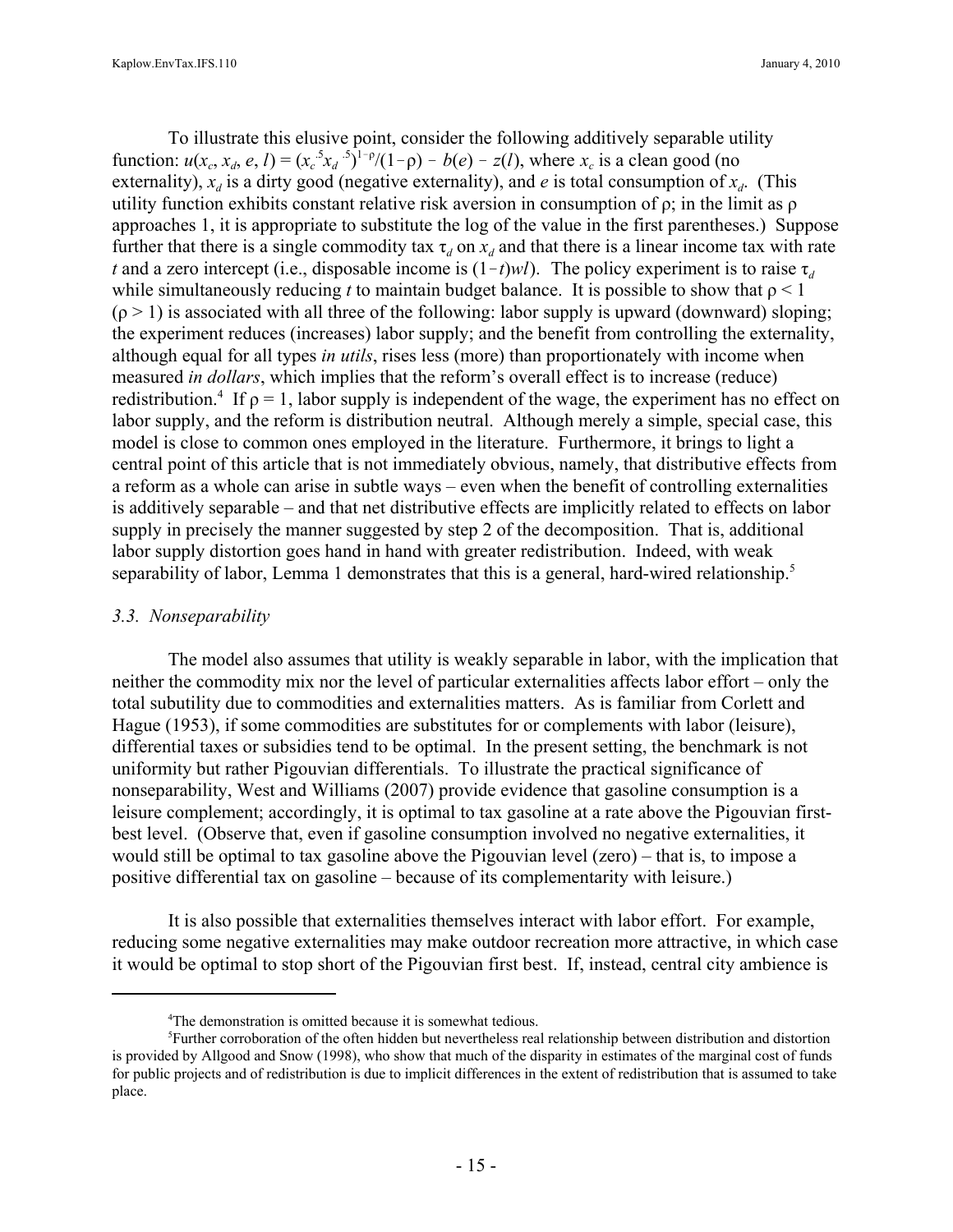improved, which in turn makes work more appealing, then going beyond full internalization would raise welfare.

Much prior literature on optimal internalization of externalities, like the present paper, assumes at least weak separability with regard to environmental benefits but, in contrast, does not assume that private consumption is weakly separable. Accordingly, some differences in results are due to this distinction. As explained, relaxing separability could change the optimum in either direction, depending on whether, say, a negative-externality-causing good was a leisure complement (as in West and Williams's study of gasoline consumption) or a leisure substitute. Since prior work more often suggests that optimal taxes are below Pigouvian levels, this difference could be due in part to an implicit assumption that dirty goods are leisure substitutes.<sup>6</sup>

#### **4. Conclusion**

This article examines the problem of controlling externalities in a model with commodity taxes and subsidies as the policy instrument, an income tax (initially set arbitrarily), and a continuum of individuals whose earning abilities differ. It considers consumption tax reforms that involve adjustments to the income tax schedule that in aggregate are distribution neutral (taking into account both the direct effects of reforms, including on commodity tax revenue and externalities, and the effects of the income tax adjustments). Such reforms allow one to set aside distributive concerns and focus on Pareto improvements. Moreover, as demonstrated, there is also no effect on labor supply in the baseline case with separable labor. Which reforms are optimal, therefore, depends on what might be viewed as narrow, traditional considerations of efficiency.

The main result is that setting commodity taxes and subsidies equal to marginal harms and benefits is optimal. Distribution-neutral implementation results in a Pareto improvement. An extension shows that, with some additional assumptions, marginal reforms in the direction of the naive first-best also result in Pareto improvements (with distribution-neutral implementation). These results suggest that basic first-best principles of internalization provide a useful focal point that clarifies thinking and assists in the examination of reforms.

The analysis here employs a number of different types of assumptions. The additional assumptions for partial reforms pertain to second-best problems that can arise when externalities are not fully internalized. (Thus, they were unnecessary in demonstrating Proposition 1.) These qualifications are orthogonal to the concerns about distribution and about labor supply distortion due to the income tax that have been the focus of most second-best work on the control of externalities: In a world with individualized lump-sum taxes that achieve the desired distribution without any distortion, the pertinent qualifications indicate that moving commodity taxes in the direction of (but not all the way to) the first best might not raise welfare.

The assumption of distribution-neutral implementation was examined at length. It was

<sup>6</sup> On the possible interaction between consumption as a whole and labor supply, see Chetty (2006).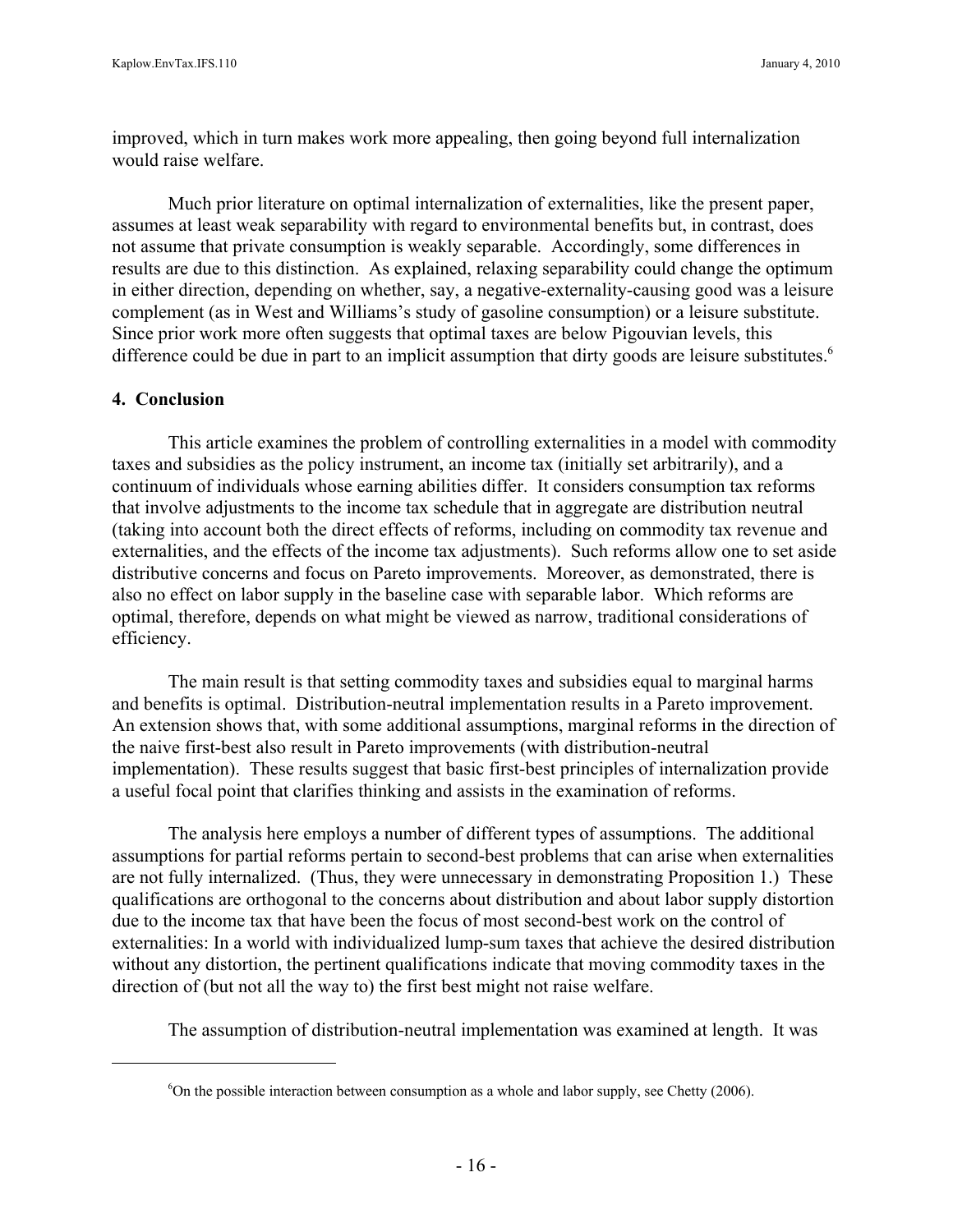explained that one can analyze the merits of non-distribution-neutral reforms in two steps: first, with distribution held constant, and then, separately, with regard to redistribution considered in isolation from the change in the regulation of externalities. The costs and benefits of changing redistribution do not depend on the particular reform that instigated such change. As a consequence, it probably does not make sense for every policy assessment involving externalities to incorporate an independent analysis of the equity-efficiency tradeoff that results when the extent of redistributive income taxation is adjusted. However, as explained, some existing work analyzes reforms that implicitly involve increased redistribution, the distortionary effect of which is not usually distinguished from the welfare consequences inherently associated with the regulation of externalities.

The inquiry at hand is also related to the literature on optimal commodity taxation in the presence of an optimal income tax (but without externalities). That research has identified numerous other qualifications to Atkinson and Stiglitz's (1976) uniformity result.<sup>7</sup> One that was examined above involved the assumption of weak separability of labor. For the most part, these qualifications are independent of whether the setting involves externalities, and thus most do not go to the core of the second-best literature on the regulation of externalities in the presence of income taxation. The analysis of the present paper thus can be understood as demonstrating a substantial unity between the pure commodity tax problem and that involving externalities, one that can be taken advantage of in subsequent research, including that on qualifications to firstbest prescriptions.

<sup>7</sup> See, for example, Cremer, Pestieau, and Rochet (2001), Marchand, Pestieau, and Racionero (2003), Mirrlees (1976), Naito (1999), and Saez (2002, 2004). Additional qualifications are addressed in the literature on the optimal provision of public goods. See, for example, Ng (2000) and Slemrod and Yitzhaki (2001).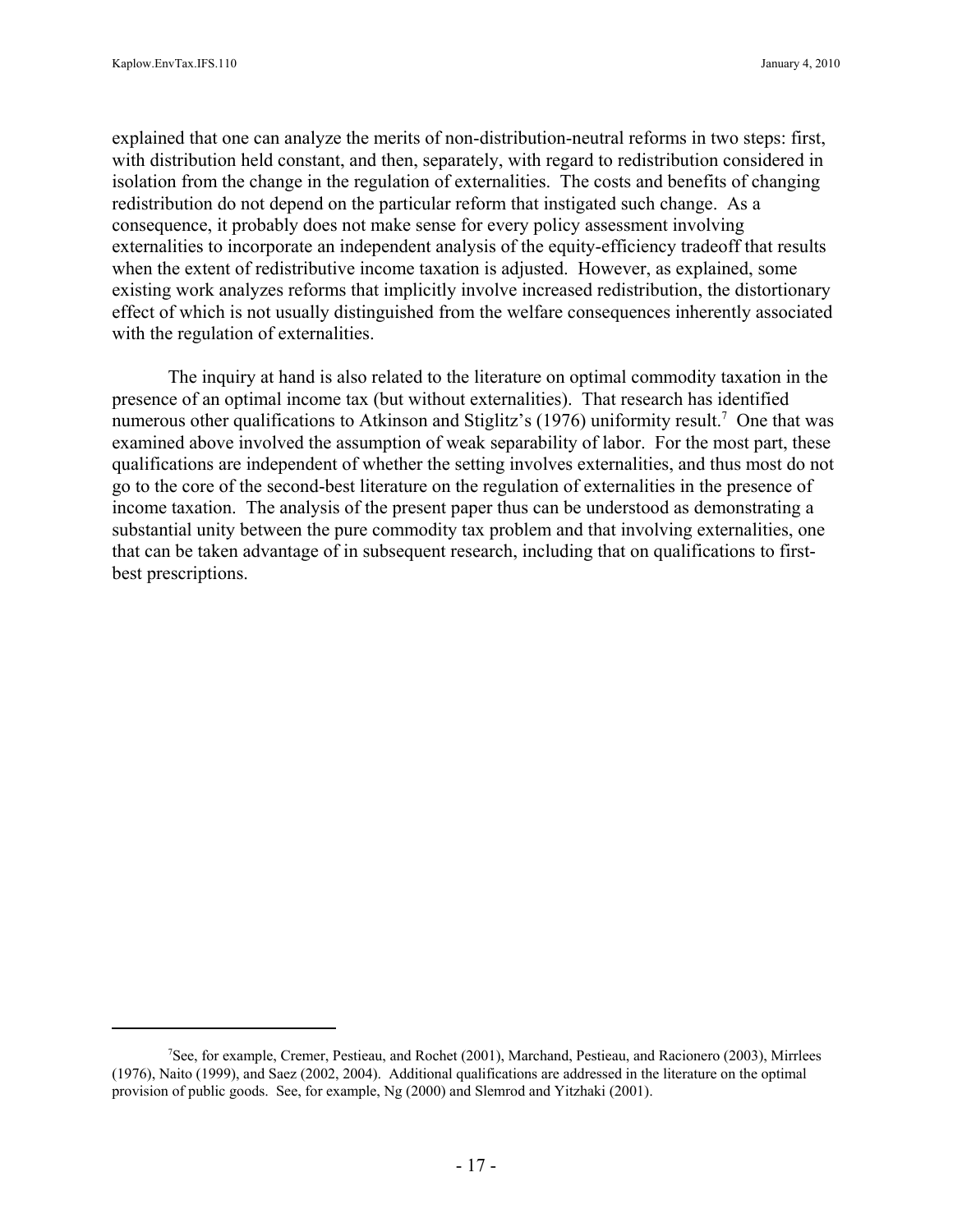## **Appendix**

Proof of Proposition 2: Begin with an income tax  $T(y)$  and an initial set of  $\tau_i$ 's that are not first-best Pigouvian taxes and subsidies. Recall that the commodity tax reform to be considered is a move to  $\tau_i(\alpha) = \alpha h_i + (1-\alpha)\tau_i$ , for all *i*, where  $\alpha \in [0, 1]$ . That is, all commodity taxes and subsidies are moved the same fraction of the distance toward the simple first-best Pigouvian scheme under which  $\tau_i = h_i$ , for all *i*.<sup>8</sup> Furthermore, we are considering a reform *d*τ<sub>*i*</sub>( $\alpha$ )/*d*α, for all *i*, evaluated at  $\alpha = 0$ . And the income tax schedule is *T*(*y*, $\alpha$ ).

The logic of Lemma 1 depends on the fact that *T* is adjusted to keep utility constant at every income level (and on weak labor separability), but not on the particular sort of reform under consideration, so we can proceed straightaway to an analogue of Lemma 2. Let  $R(\alpha)$  be the revenue raised under commodity tax regime  $\tau_i(\alpha)$  where the income tax schedule  $T(y,\alpha)$  is adjusted as described – i.e.,  $R(\alpha)$  is equal to the left side of expression (3) making the appropriate substitutions for the commodity tax vector and the income tax schedule.

*Lemma 2'*: If  $\partial^2 v / \partial e_j \partial x_i = 0$ , for all *i*, *j*, then  $dR(\alpha)/d\alpha|_{\alpha=0} > 0$ .

*Proof*: Begin by using the budget constraint (1) to form the Lagrangian for each type of individual.

$$
(A1) L = u + \lambda \Big[ y(w) - T(y(w), \alpha) - \sum_{i} (p_i + \tau_i(\alpha)) x_i(y(w)) \Big].
$$

Because  $T(v(w), \alpha)$  is defined to keep utility constant as  $\alpha$  changes, it follows that  $dL/d\alpha = 0$  for each type. Furthermore, from the analogue to Lemma 1,  $dl/d\alpha = 0$ . Therefore,

$$
(A2)\sum u_{v}v_{x_{i}}\frac{dx_{i}}{d\alpha}+\sum u_{v}v_{e_{i}}\frac{de_{i}}{d\alpha}=\lambda\bigg[T_{\alpha}+\sum\big(p_{i}+\tau_{i}(\alpha)\big)\frac{dx_{i}}{d\alpha}+\sum x_{i}\frac{d\tau_{i}(\alpha)}{d\alpha}\bigg].
$$

Rearranging terms, expression (A2) is equivalent to

$$
(A3)\ T_{\alpha} + \sum x_i \frac{d\tau_i(\alpha)}{d\alpha} + \sum \tau_i(\alpha) \frac{dx_i}{d\alpha} = \sum \frac{u_v v_{x_i}}{\lambda} \frac{dx_i}{d\alpha} + \sum \frac{u_v v_{e_i}}{\lambda} \frac{de_i}{d\alpha} - \sum p_i \frac{dx_i}{d\alpha}.
$$

Observe that the left side of expression (A3) is the contribution to the change in revenue by a given type of individual, a point to which we will return momentarily. For the moment, we will concentrate on the right side.

<sup>8</sup> No particular normalization is assumed for the initial commodity tax vector, although a particular one is chosen for the vector toward which the reform moves. Any resulting change in the overall level of commodity taxes, however, is immaterial because it is compensated by the income tax adjustment (implicitly, as part of the stage 1 income tax adjustment, following the presentation in Lemma 2).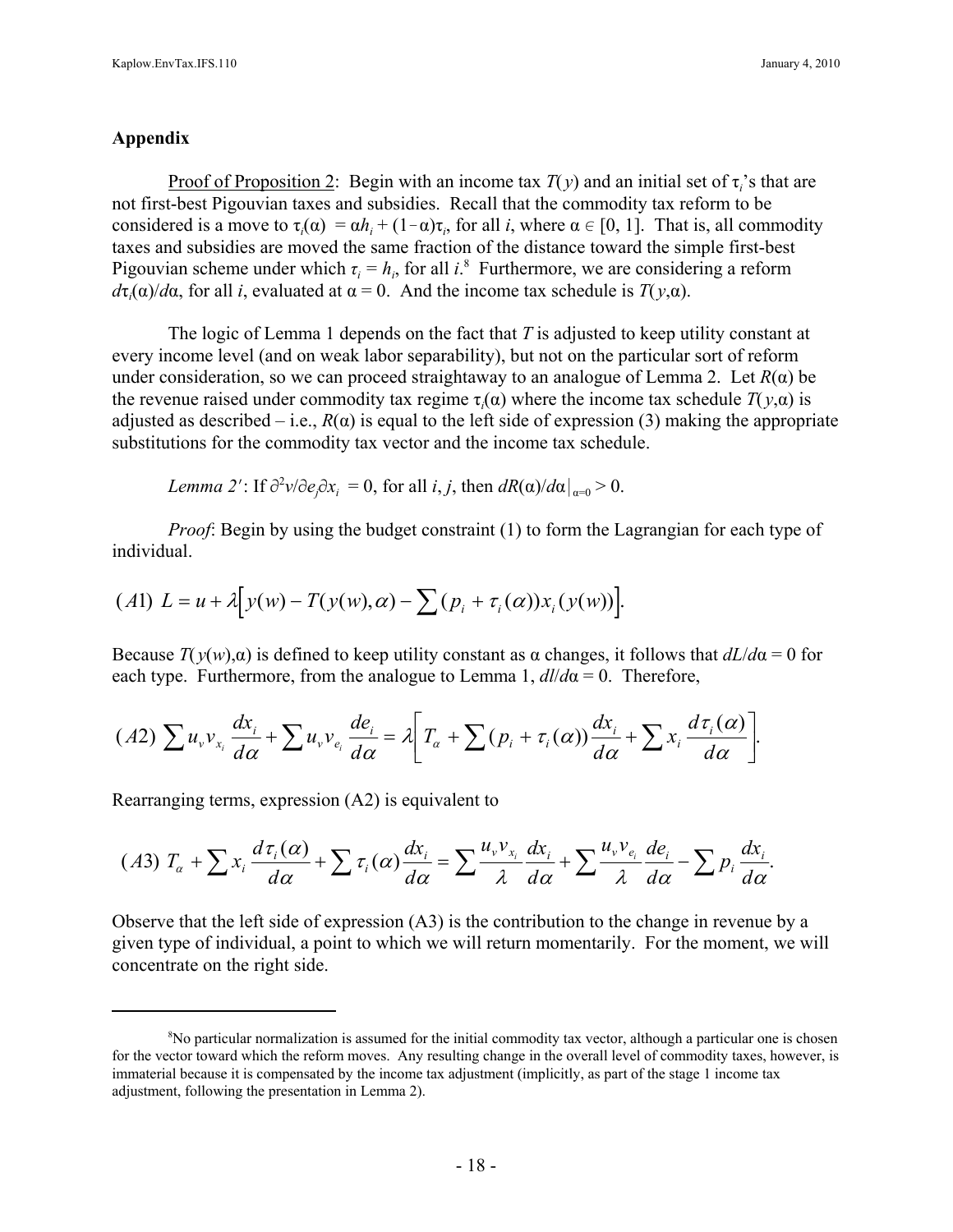An individual's first-order conditions for the choice of the  $x_i$ 's are  $(u_v/\lambda)(\partial v/\partial x_i)$  $p_i + \tau_i(\alpha)$ , for all *i*. Use this to substitute in the first term on the right side of (A3), then combine that term with the third term, to find that the right side equals

$$
(A4)\sum \tau_i(\alpha)\frac{dx_i}{d\alpha}+\sum \frac{u_v v_{e_i}}{\lambda}\frac{de_i}{d\alpha}.
$$

At this point, we can integrate both sides of expression (A3) over the population – first replacing the right side with expression  $(A4)$  – and evaluate at  $\alpha = 0$  to yield

$$
(A5)\frac{dR}{d\alpha}\bigg|_{\alpha=0} = \sum_{i} (\tau_i - h_i) \frac{de_i}{d\alpha} = -\sum_{i} \frac{d\tau_i(\alpha)}{d\alpha} \frac{de_i}{d\alpha}.
$$

To explain expression (A5), first, for the left side, simply compare the left side of expression  $(A3)$ , when integrated, to the left side of expression  $(3)$  – or to expression  $(5)$ , which gives the change in revenue for a discrete reform. After the first equal sign, the first component in moving from (A4) makes use of the definition in expression (2) of the  $e_i$ 's as the integral of the  $x_i$ 's over the population, and the second component in moving from  $(A4)$  uses the definition of the  $h_i$ 's from expression (4). Finally, in moving to the right side of the second equal sign, the substitution follows from the definition of the proportional commodity tax reform,  $\tau_i(\alpha)$  $\alpha h_i + (1-\alpha)\tau_i$ , for all *i*, evaluated at  $\alpha = 0$ .

The right side of expression (A5) must be positive, on account of what is referred to as the (Hicksian) compensated law of demand, which follows directly from application of the weak axiom of revealed preference. To explain how this property applies to expression (A5), first note that *d*τ*<sup>i</sup>* (α)/*d*α in the present setting is the change in the price for commodity *i* faced by consumers (since producer prices are taken to be constant). Next, observe that *dei*/*d*α is the change in aggregate consumption for commodity *i*. The reform under consideration, however, differs from the pure textbook case of a change in prices because of the presence of externalities. Specifically, as noted in subsection 3.1, it is possible in principle that the change in levels of externalities could affect individuals' consumption choices. However, we have assumed that  $\partial^2 v / \partial e_j \partial x_i = 0$ , for all *i*, *j*. Finally, the compensated law of demand requires that the change in price vector under consideration be utility-compensated, but we have defined *T*(*wl*,α) to accomplish just that. Therefore, the compensated law of demand holds for each individual and thus it holds when aggregated over the population. This, in turn, implies that the right side of expression (A5) is positive.<sup>9</sup>

 $^9$ To elaborate, consider the case of a discrete change. The right side of expression (A5) equals (in discrete form) !Δ**ρ**Δ**x**, where **ρ** and **x** are the consumer price vector and aggregate consumption vector, respectively. The weak axiom of revealed preference can be applied twice to each individual: first to show that the bundle chosen in the original regime cannot be afforded in the reform regime, and second to show that the bundle chosen in the reform regime cannot be afforded in the initial regime. Summing these inequalities implies that  $\Delta \rho \Delta x(y(w))$  < 0 for each individual, where  $\Delta$ **x**( $v(w)$ ) is the change in the consumption vector of an individual with income  $v(w)$ .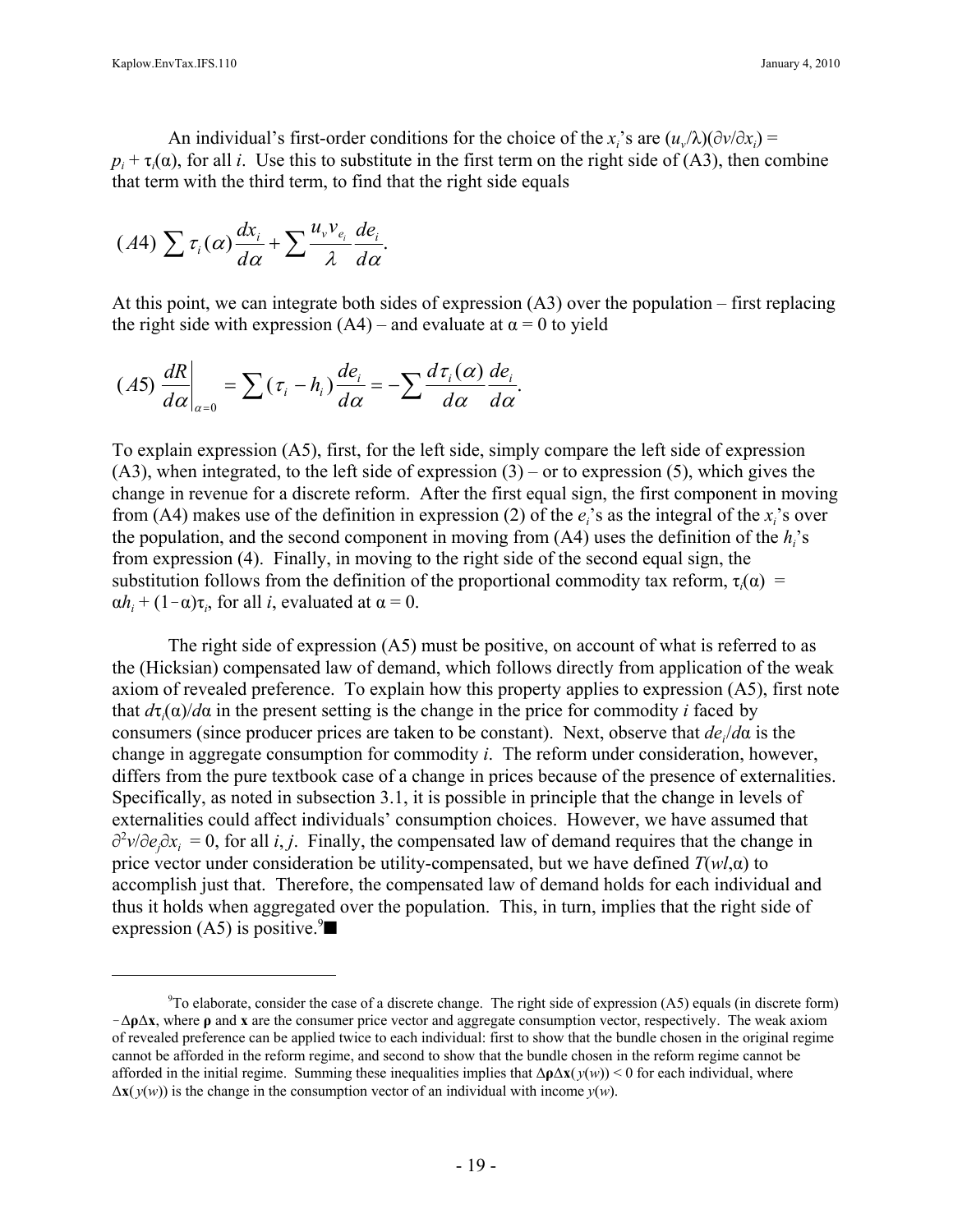The intuition underlying the last step in the argument of Lemma  $2<sup>'</sup>$  is related to the discussion in subsection 3.1, which suggested that individuals' shifts in consumption would be toward those commodities for which taxes fall and away from those for which taxes rise. Although this phenomenon need not be true for every commodity (because commodities may be substitutes for or complements with other commodities), it must be true in the aggregate for each individual.

Further intuition may be gleaned from the intermediate expression in (A5). It states that the net revenue effect constitutes the difference between the commodity tax rate and marginal external harm, times the change in quantity, for each commodity.<sup>10</sup> The latter, marginal harm, will equal the amount of the compensatory income tax adjustment on account of externalities. Thus, not surprisingly, the net revenue effect is the difference between what is collected on account of each commodity by the commodity tax on that commodity and what must be paid through the income tax due to changes in external harm associated with that commodity. This effect can be unambiguously signed because of the nature of the particular reform under consideration: The definition of the reform is used in the proof of the lemma in moving from the middle to the right side of expression (A5), the latter of which, as explained, must be positive as a consequence of individuals' maximizing behavior.

To complete the argument, all that remains is to rebate the surplus to produce a Pareto improvement. This step, however, involves the further complication noted in the text, requiring that we further assume that "more is better for everyone." At this point, we have established Proposition 2.

Proof of Proposition 3: Begin the analysis with any non-first-best commodity tax and subsidy system  $\{\tau_1, ..., \tau_n\}$ ,  $T(y)$  and consider any commodity tax reform  $\tau_i^*$ . As in the proofs of Propositions 1 and 2, define an intermediate regime with income tax schedule  $T<sup>o</sup>(y)$  that has the property that, if all individuals (of every type *w*) continue to choose the same level of labor effort as under the initial tax system, then their utility will be unchanged. Lemma 1, stating that labor effort is indeed unchanged, once again holds because, as previously noted, the analysis depends only on the manner in which  $T^{\circ}(\nu)$  is constructed (and weak separability).

It is now straightforward to show that a version of Lemma 2 holds.

*Lemma 2*": A commodity tax reform  $\{\tau_1^*, \ldots, \tau_n^*\}$ ,  $T^{\circ}(\nu)$  raises more revenue than regime  $\{\tau_1, \ldots, \tau_n\}$ ,  $T(y)$  if and only if it is an efficiency-increasing commodity tax reform (i.e., expression (9) holds).

*Proof*: For each of the budget constraints (1) for these two regimes, integrate them over the population of types, subtract one from the other, and rearrange terms, to yield:

 $10$ There is no revenue effect analogous to that in stage 2 of the proof of Lemma 2 because here we consider a marginal change, and the envelope theorem applies to individuals' consumption adjustments.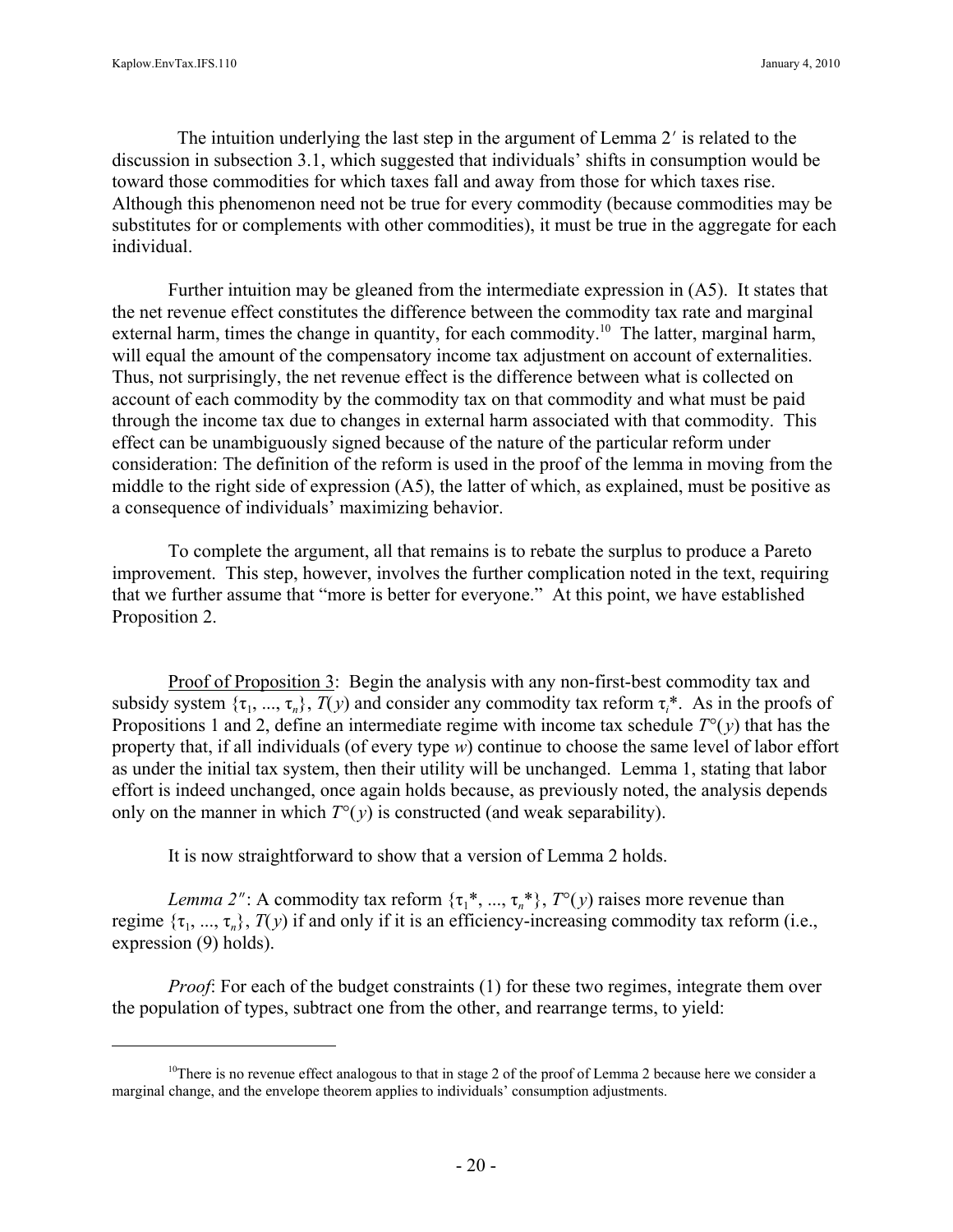$$
(A6)\left[\int T^{\circ}(y(w))f(w)dw + \sum \tau_i * \int x_i^{\circ}(y(w))f(w)dw\right] - \left[\int T(y(w))f(w)dw + \sum \tau_i \int x_i(y(w))f(w)dw\right] = \sum p_i \int x_i(y(w))f(w)dw - \sum p_i \int x_i^{\circ}(y(w))f(w)dw.
$$

The first bracketed term on the left side of expression (A6) is total revenue under the intermediate regime, and the second bracketed term is total revenue under the initial regime. The right side is positive if and only if expression (9), the definition of an efficiency-increasing commodity tax reform, holds.

Accordingly, we can complete the argument as before, which establishes Proposition 3.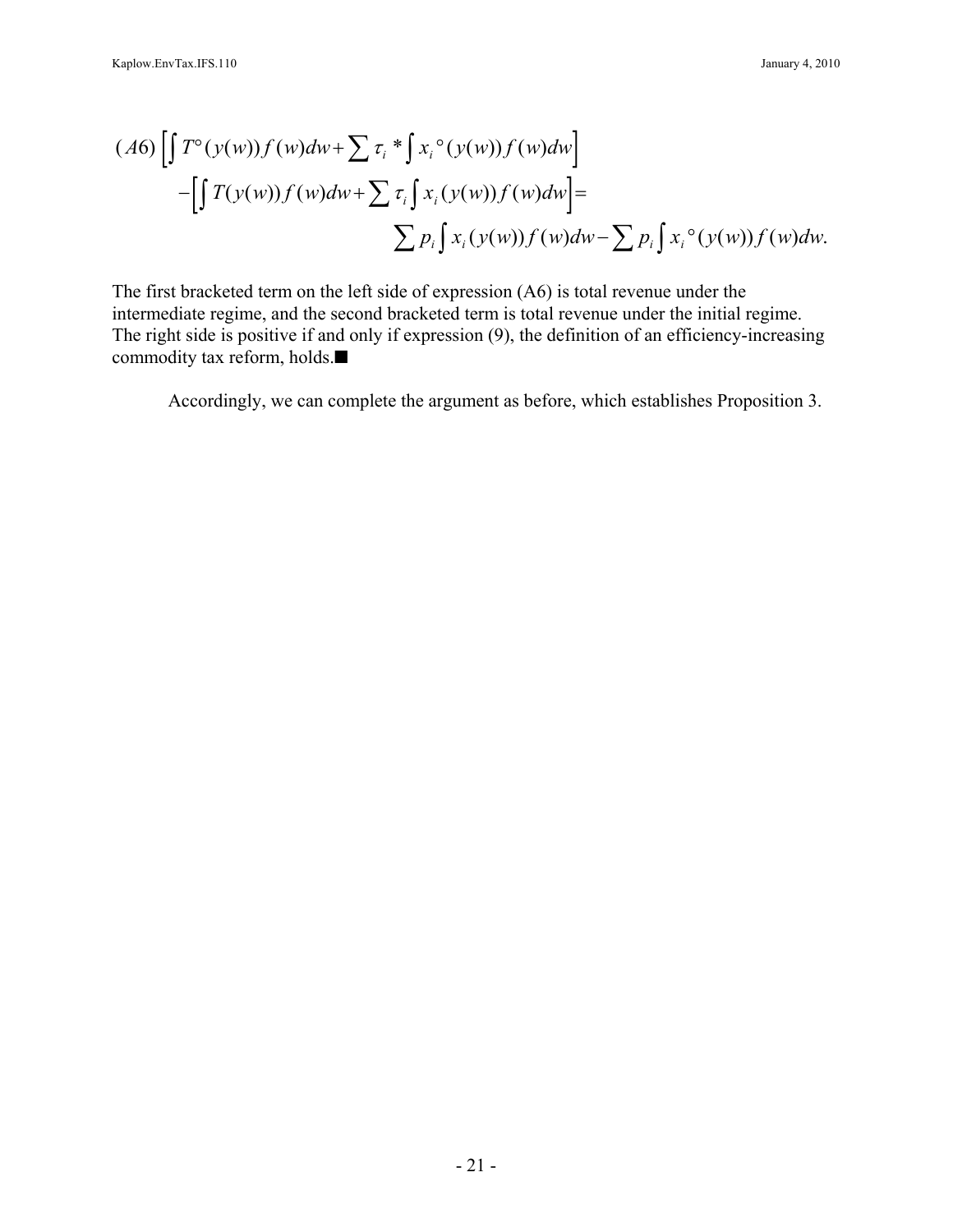#### **References**

- Allgood, Sam and Arthur Snow. 1998. "The Marginal Cost of Raising Tax Revenue and Redistributing Income." *Journal of Political Economy*. 106:6, pp. 1246-73.
- Atkinson, Anthony B. and Joseph E. Stiglitz. 1976. "The Design of Tax Structure: Direct Versus Indirect Taxation." *Journal of Public Economics*. 6:1-2, pp. 55-75.
- Ballard, Charles L. and Steven G. Medema. 1993. "The Marginal Efficiency Effects of Taxes and Subsidies in the Presence of Externalities: A Computational General Equilibrium Approach." *Journal of Public Economics*. 52:2, pp. 199-216.
- Bovenberg, A. Lans and Lawrence H. Goulder. 2002. "Environmental Taxation and Regulation," in *Handbook of Public Economics, vol. 3*. Alan J. Auerbach and Martin Feldstein, eds. Amsterdam: Elsevier, pp. 1471-545.
- Casler, Stephen D. and Aisha Rafiqui. 1993. "Evaluating Fuel Tax Equity: Direct and Indirect Distributional Effects." *National Tax Journal*. 46:2, pp. 197-205.
- Chetty, Raj. 2006. "A New Method of Estimating Risk Aversion." *American Economic Review*. 96:5, pp. 1821-34
- Cordes, Joseph J., Eric M. Nicholson, and Frank J. Sammartino. 1990. "Raising Revenue by Taxing Activities with Social Costs." *National Tax Journal*. 43:3, pp. 343-56.
- Corlett, W.J. and D.C. Hague. 1953. "Complementarity and the Excess Burden of Taxation." *Review of Economic Studies* 21:1, pp. 21-30.
- Cremer, Helmuth, Firouz Gahvari, and Norbert Ladoux. 1998. "Externalities and Optimal Taxation." *Journal of Public Economics*. 70, pp. 343-64.
- Cremer, Helmuth, Pierre Pestieau, and Jean-Charles Rochet. 2001. "Direct versus Indirect Taxation: The Design of the Tax Structure Revisited." *International Economic Review.* 42, pp. 781-99.
- Fullerton, Don. 1997. "Environmental Levies and Distortionary Taxation: Comment." *American Economic Review*. 87:1, pp. 245-51.
- Goulder, Lawrence H. 2002. *Environmental Policy Making in Economies with Prior Tax Distortions*. Cheltenham, UK: Edward Elgar.
- Goulder, Lawrence H., Ian W.H. Parry, Roberton C. Williams III, and Dallas Burtraw. 1999. "The Cost-Effectiveness of Alternative Instruments for Environmental Protection in a Second-Best Setting." *Journal of Public Economics*. 72:3, pp. 329-60.
- Hylland, Aanund and Richard Zeckhauser. 1979. "Distributional Objectives Should Affect Taxes But Not Program Choice or Design." *Scandinavian Journal of Economics*. 81:2, pp. 264-84.
- Kaplow, Louis. 1996. "The Optimal Supply of Public Goods and the Distortionary Cost of Taxation." *National Tax Journal.* 49:4, pp. 513-33.
- Kaplow, Louis. 2004. "On the (Ir)relevance of Distribution and Labor Supply Distortion to Government Policy." *Journal of Economic Perspectives*. 18:4, pp. 159-75.
- Kaplow, Louis. 2006. "On the Undesirability of Commodity Taxation Even When Income Taxation Is Not Optimal." *Journal of Public Economics*. 90:6-7, pp. 1235-50.
- Kaplow, Louis. 2008. *The Theory of Taxation and Public Economics*. Princeton: Princeton University Press.